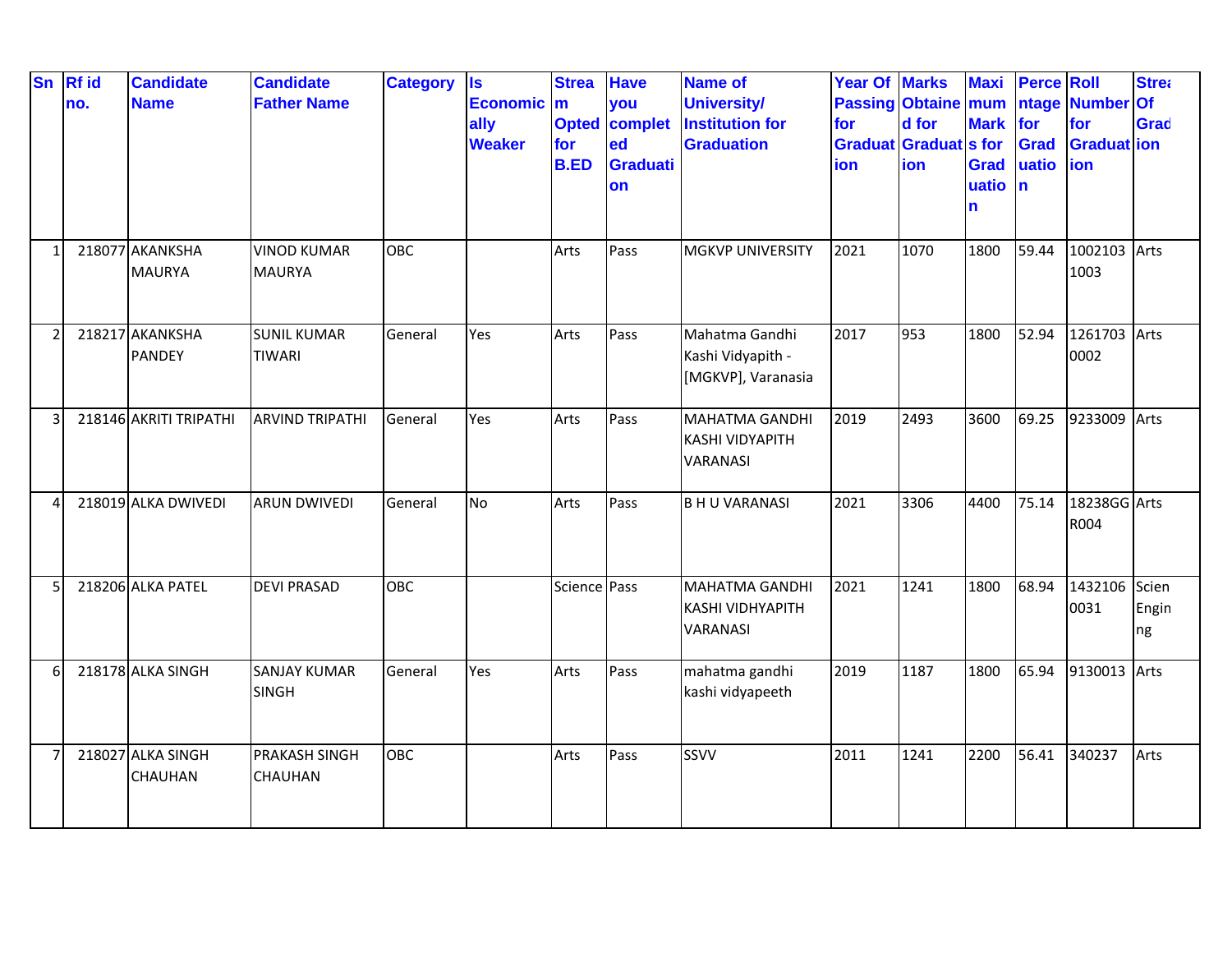| 8  | 218081 AMBIKA SHARMA RAMESH KUMAR  | <b>SHARMA</b>                        | General    | No        | Science Pass |      | <b>MAHATMA GANDHI</b><br>KASHI VIDYA PEETH                             | 2020 | 1162 | 1800 | 64.56 | 1202006<br>0006       | Scien<br>Engin<br>ng |
|----|------------------------------------|--------------------------------------|------------|-----------|--------------|------|------------------------------------------------------------------------|------|------|------|-------|-----------------------|----------------------|
| q  | 218123 AMRITA KUMARI RAJBALI PATEL |                                      | OBC        |           | Arts         | Pass | <b>BANARAS HINDU</b><br><b>UNIVERSITY</b><br>VARANASI                  | 2019 | 723  | 1000 | 72.3  | 16243SO Arts<br>C004  |                      |
| 10 | 218120 AMRITA KUMARI               | <b>RAMESHWAR</b><br><b>SINGH</b>     | General    |           | Arts         | Pass | Indira Gandhi<br>National Open<br>University                           | 2020 | 514  | 800  | 64.25 | 1800699 Arts<br>04    |                      |
| 11 | 218099 ANAMIKA<br><b>SHUKLA</b>    | <b>RAVI KUMAR</b><br>SHUKLA          | General    | <b>No</b> | Arts         | Pass | SRI AGRASEN KANYA<br>PG COLLEGE                                        | 2014 | 311  | 600  | 51.83 | 4131020 Arts          |                      |
| 12 | 218159 ANAMIKA YADAV               | <b>DEVENDRA YADAV</b>                | OBC        |           | Comm<br>erce | Pass | <b>VBSPUJAUNPUR</b>                                                    | 2021 | 1100 | 2000 | 55    | 1940307<br>7209       | Comr<br>ce           |
| 13 | 218051 ANANYA SINGH                | <b>SUJIT SINGH</b>                   | General    | Yes       | Arts         | Pass | <b>MAHATMA GANDHI</b><br><b>KASHI VIDYAPITH</b><br>VARANASI            | 2018 | 1101 | 1800 | 61.17 | 2211803 Arts<br>0016  |                      |
| 14 | 218190 ANCHAL SINGH                | <b>KAMLESH SINGH</b>                 | General    | Yes       | Arts         | Pass | <b>MGKVP VARANASI</b>                                                  | 2021 | 1028 | 1800 | 57.11 | 1262103 Other<br>0021 |                      |
| 15 | 218177 ANITA KUMARI                | <b>NAVAL KISHOR</b><br>PRASAD        | SC         |           | Arts         | Pass | <b>MGKVP VARANASI</b>                                                  | 2021 | 987  | 1800 | 54.83 | 2612103 Arts<br>0006  |                      |
| 16 | 218204 ANITA PATEL                 | <b>SHYAM NARAYAN</b><br><b>PATEL</b> | <b>OBC</b> |           | Science Pass |      | Dhirendra Mahila<br>Mahavidyalaya<br>Krmajeetpur<br>Sunderpur Varanasi | 2021 | 1188 | 1800 | 66    | 1262106 Scien<br>0008 | Engin<br>ng          |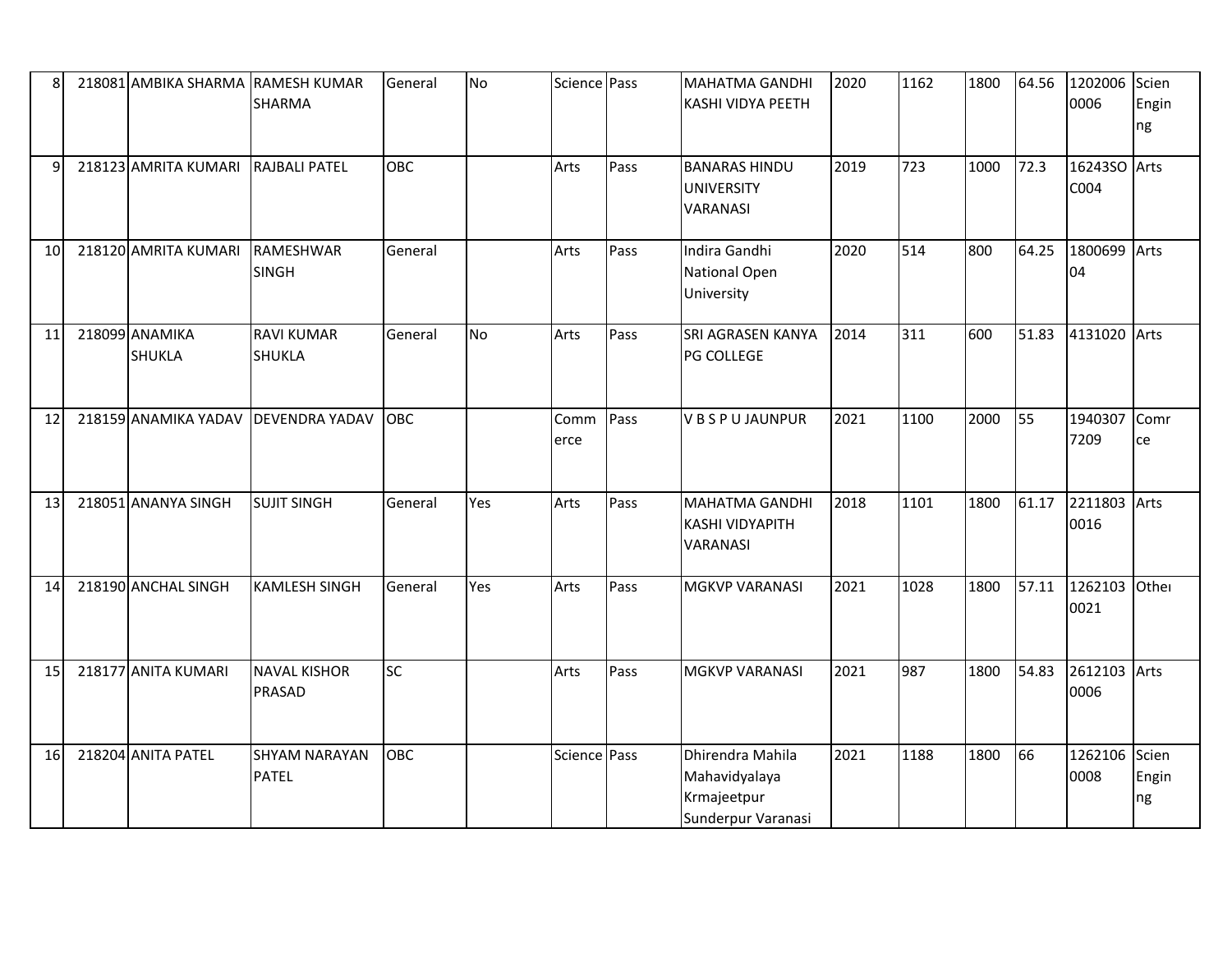| 17 | 218131 ANJALI KUMARI                | PRADYUMNA<br><b>PRASAD SONI</b>       | <b>OBC</b> |           | Comm<br>erce | Pass | <b>MGKVP</b>                                                                                 | 2020 | 2857 | 3750 | 76.19 | 5041840 Other<br>1003       |                      |
|----|-------------------------------------|---------------------------------------|------------|-----------|--------------|------|----------------------------------------------------------------------------------------------|------|------|------|-------|-----------------------------|----------------------|
| 18 | 218009 ANJALI KUMARI                | <b>KAMLESH KUMAR</b><br><b>SINGH</b>  | General    |           | Arts         | Pass | <b>VEER KUNWAR UNI</b><br><b>ARA BIHAR</b>                                                   | 2018 | 958  | 1500 | 63.87 | 3020102 Arts<br>80003       |                      |
| 19 | 218213 ANJALI PATEL                 | MANNA LAL PATEL OBC                   |            |           | Science Pass |      | <b>MGKVP VARANASI</b>                                                                        | 2021 | 1298 | 1800 |       | 72.11 1432106 Scien<br>0037 | Engin<br>ng          |
| 20 | 218100 ANJALI PRAJAPATI UDAY PRATAP | PRAJAPATI                             | <b>OBC</b> |           | Arts         | Pass | <b>BANARAS HINDU</b><br><b>UNIVERSITY</b>                                                    | 2015 | 722  | 1000 | 72.2  | 13131M<br>M223              | Arts                 |
| 21 | 218076 ANJALI RAI                   | <b>ASHOK KUMAR RAI General</b>        |            | Yes       | Science Pass |      | SHRI AGRASEN KANYA 2019<br>.P.G. COLLEGE                                                     |      | 2034 | 3600 | 56.5  | 9234019                     | Scien<br>Engin<br>ng |
| 22 | 218049 ANJALI SHUKLA                | <b>SHITLA PRASAD</b><br><b>SHUKLA</b> | General    | <b>No</b> | Comm<br>erce | Pass | <b>MGKVP</b>                                                                                 | 2020 | 1039 | 1850 | 56.16 | 1992009<br>0009             | Comr<br>ce           |
| 23 | 218014 ANJALI SINGH                 | <b>KAILASH SINGH</b>                  | General    | <b>No</b> | Science Pass |      | <b>UDAI PRATAP</b><br>COLLEGE, VARANASI,<br><b>MAHATAMA GANDHI</b><br><b>KASHI VIDYAPITH</b> | 2021 | 1475 | 1800 | 81.94 | 213499                      | Scien<br>Engin<br>ng |
| 24 | 218010 ANJALI TIWARI                | <b>FADINDRA NATH</b><br><b>TIWARI</b> | General    | Yes       | Science Pass |      | <b>MGKVP VARANASI</b>                                                                        | 2019 | 1242 | 1800 | 69    | 1101906<br>0007             | Scien<br>Engin<br>ng |
| 25 | 218130 ANJALI YADAV                 | YOGENDRA YADAV                        | <b>OBC</b> |           | Arts         | Pass | <b>MAHATMA GANDHI</b><br><b>KASHI VIDYAPITH</b><br><b>VARANASI</b>                           | 2020 | 1059 | 1800 | 58.83 | 1992003 Arts<br>0009        |                      |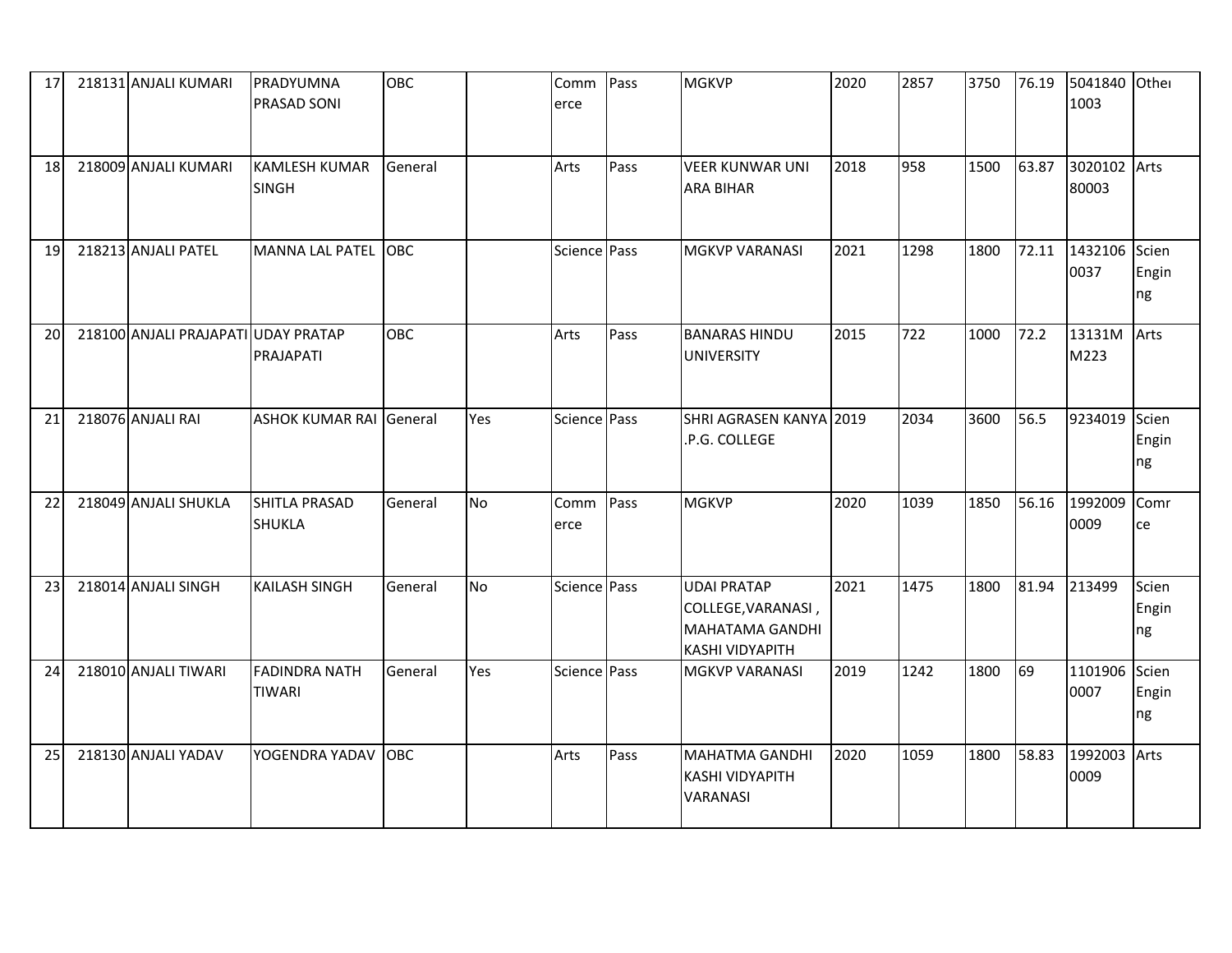| 26 |                                  | 218138 ANJANA KUMARI BHULLAN RAM PAL   | <b>IOBC</b> |     | Comm<br>erce | Pass | <b>MGKVP VARANASI</b>                                       | 2017 | 963  | 1850 | 52.05 | 2051709<br>0004      | Comr<br>ce           |
|----|----------------------------------|----------------------------------------|-------------|-----|--------------|------|-------------------------------------------------------------|------|------|------|-------|----------------------|----------------------|
| 27 | 218066 ANKITA DIXIT              | <b>DEEPAK DIXIT</b>                    | General     | Yes | Comm<br>erce | Pass | <b>MGKVP</b>                                                | 2016 | 984  | 1850 | 53.19 | 1061696<br>0027      | Comr<br>ce           |
| 28 | 218144 ANKITA MISHRA             | <b>RAM SUNDER</b><br><b>MISHRA</b>     | General     | Yes | Arts         | Pass | mahtama gandhi<br>kashi vidyapeeth                          | 2021 | 976  | 1800 | 54.22 | 1652103<br>0003      | Arts                 |
| 29 | 218102 ANKITA PRAKASH            | <b>OM PRAKASH</b><br>YADAV             | OBC         |     | Science Pass |      | <b>MAHATMA GANDHI</b><br><b>KASHI VIDYAPITH</b><br>VARANASI | 2016 | 2130 | 3600 | 59.17 | 6232007              | Scien<br>Engin<br>ng |
| 30 | 218111 ANKITA RAI                | <b>VIVEK RAI</b>                       | General     | Yes | Comm<br>erce | Pass | Mahatma Gandhi<br>Kashi Vidyapith                           | 2021 | 1032 | 1850 | 55.78 | 1992109<br>0010      | Comr<br>ce           |
| 31 | 218037 ANKITA YADAV              | <b>HARENDRA KUMAR OBC</b><br>YADAV     |             |     | Arts         | Pass | <b>BANARAS HINDU</b><br><b>UNIVERSITY</b>                   | 2020 | 762  | 1000 | 76.2  | 17235PS<br>Y009      | Arts                 |
| 32 | 218148 ANUPAM SINGH              | <b>ASHOK KUMAR</b><br><b>SINGH</b>     | General     | No  | Arts         | Pass | <b>MAHATMA GANDHI</b><br><b>KASHI VIDYAPITH</b>             | 2012 | 1050 | 1800 | 58.33 | 1244406 Arts         |                      |
| 33 | 218093 ANURADHA                  | <b>SHANTI PRAKASH</b><br><b>TIWARI</b> | General     | No  | Arts         | Pass | B.H.U                                                       | 2019 | 762  | 1000 | 76.2  | 16226HI<br>N006      | Arts                 |
| 34 | 218168 ANURADHA<br><b>KUMARI</b> | <b>NAND LAL</b>                        | <b>SC</b>   |     | Arts         | Pass | BHU                                                         | 2018 | 623  | 1000 | 62.3  | 15234EN Arts<br>G009 |                      |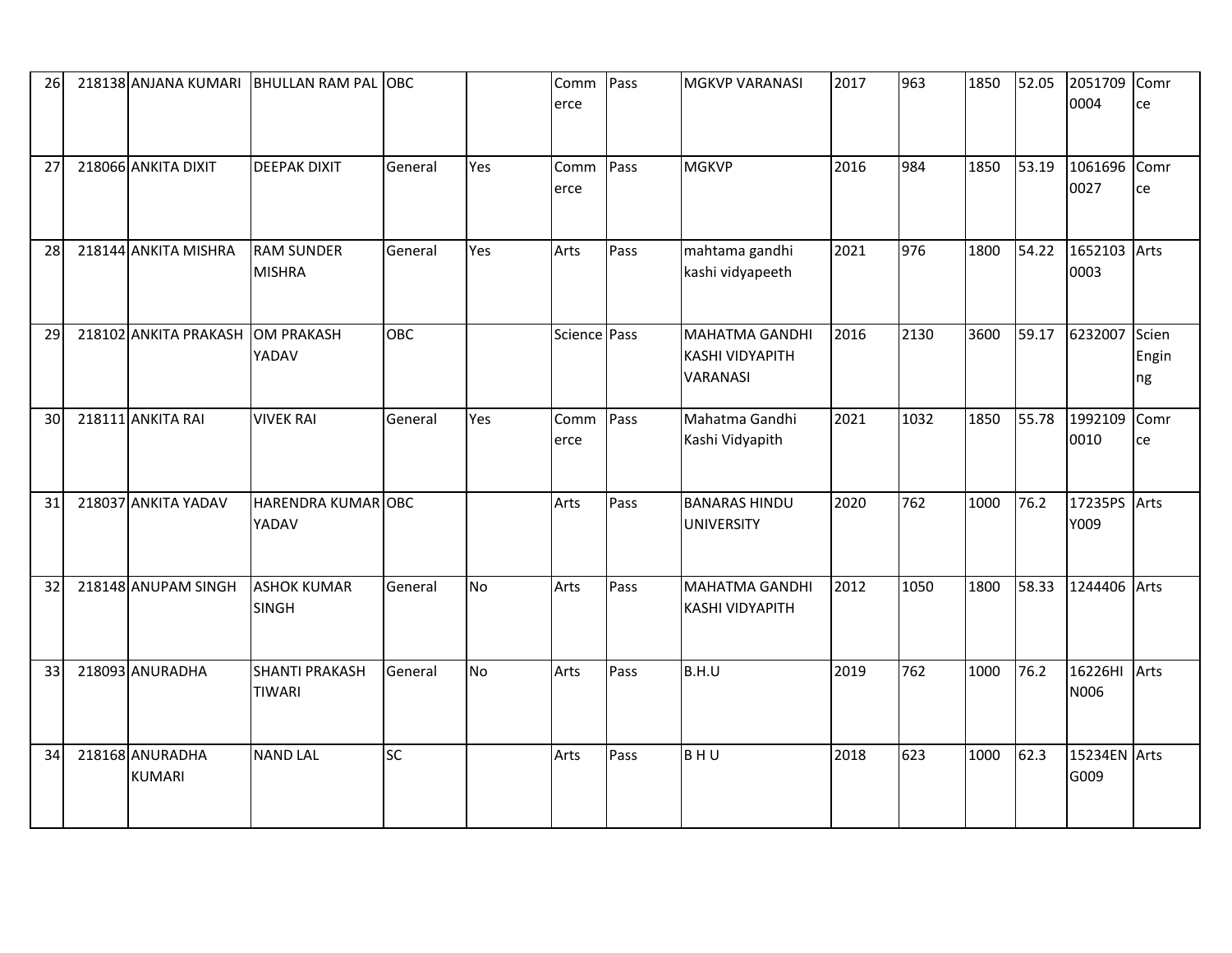| 35 |              | 218163 ARADHYA<br><b>PANDEY</b> | <b>ATUL KANT</b><br><b>PANDEY</b>     | General    | Yes       | Comm<br>erce | Pass | <b>MGKVP VARANASI</b>                                                                            | 2021 | 1002 | 1850 | 54.16 | 1632109<br>0013      | Comr<br>ce           |
|----|--------------|---------------------------------|---------------------------------------|------------|-----------|--------------|------|--------------------------------------------------------------------------------------------------|------|------|------|-------|----------------------|----------------------|
| 36 | 218039 ARATI |                                 | <b>LOVEKUSH NATH</b>                  | <b>OBC</b> |           | Arts         | Pass | <b>BANARAS HINDU</b><br><b>UNIVERSITY</b><br>VARANASI                                            | 2020 | 690  | 1000 | 69    | 17243PS<br>Y017      | Arts                 |
| 37 |              | 218021 ARATI KUMARI             | <b>PRAVEEN KUMAR</b>                  | General    |           | Arts         | Pass | <b>Banaras Hindu</b><br>University                                                               | 2020 | 17   | 10   | 70    | 17235PO Arts<br>L007 |                      |
| 38 |              | 218125 ARCHANA RAI              | <b>UDAY RAJ RAI</b>                   | General    | <b>No</b> | Comm<br>erce | Pass | <b>MGKVP UNIVERSITY</b>                                                                          | 2016 | 1184 | 1850 | 64    | 1001609<br>0010      | Comr<br>ce           |
| 39 |              | 218095 ARCHANA YADAV            | <b>VISHWAJEET</b><br>YADAV            | <b>OBC</b> |           | Science Pass |      | <b>MGKVP VARANASI</b>                                                                            | 2021 | 2528 | 3600 | 70.22 | 1234027              | Scien<br>Engin<br>ng |
| 40 |              | 218196 ARPITA SINGH             | <b>RAVI KANT SINGH</b>                | General    | <b>No</b> | Arts         | Pass | <b>Banaras Hindu</b><br>University                                                               | 2021 | 684  | 1000 | 68.4  | 17242HO Arts<br>M041 |                      |
| 41 |              | 218165 ARTI TIWARI              | <b>GIRAJA SANKAR</b><br><b>TIWARI</b> | General    | <b>No</b> | Arts         | Pass | SAHID BHAGAT SINGH 2017<br><b>BABA MURALI</b><br><b>MAHILA DEGREE</b><br><b>COLLEGE MAHURASA</b> |      | 1007 | 1800 | 55.94 | 1656729 Arts<br>8695 |                      |
| 42 |              | 218048 ASTHA PATHAK             | <b>ANIL KUMAR</b><br><b>PATHAK</b>    | General    | Yes       | Arts         | Pass | banaras hindu<br>university                                                                      | 2016 | 3400 | 4600 | 73.91 | 13131VK Arts<br>094  |                      |
| 43 |              | 218116 AYUSHI SINGH             | <b>AJAY KUMAR</b><br><b>SINGH</b>     | General    | <b>No</b> | Science Pass |      | <b>MGKVP VARANASI</b>                                                                            | 2021 | 1204 | 1800 | 66.89 | 1202106<br>0021      | Scien<br>Engin<br>ng |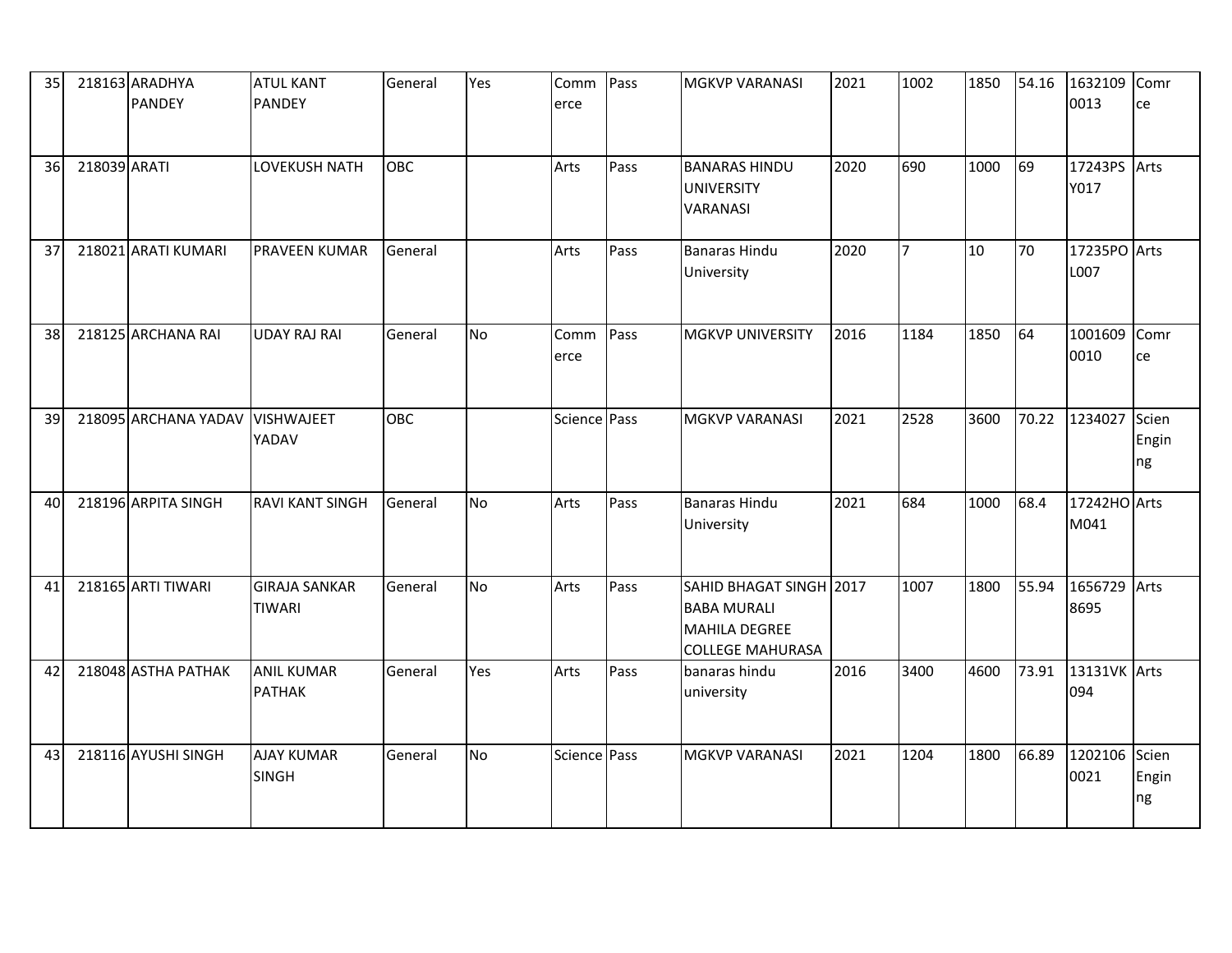| 44 |             | 218113 BANDANA<br><b>PANDEY</b>    | <b>BRAHMA DEO</b><br><b>PANDEY</b>    | General    | <b>No</b> | Arts         | Pass | <b>DR RAM MANOHAR</b><br>LOHIOYA AWADH<br>VISHVIDYALAY<br><b>FAIZABAD UP</b> | 2005 | 884  | 1800 | 49.11 | 189668                | Arts                 |
|----|-------------|------------------------------------|---------------------------------------|------------|-----------|--------------|------|------------------------------------------------------------------------------|------|------|------|-------|-----------------------|----------------------|
| 45 |             | 218062 BHUMIKA<br>VASWANI          | <b>MAHESH KUMAR</b><br><b>VASWANI</b> | General    | <b>No</b> | Comm<br>erce | Pass | <b>MGKVP</b>                                                                 | 2021 | 1081 | 1850 | 58.43 | 1262109<br>0052       | Comr<br>ce           |
| 46 |             | 218071 BRISHTI SHARMA              | <b>OM PRAKASH</b><br><b>SHARMA</b>    | OBC        |           | Arts         | Pass | <b>B H U VBARANASI</b>                                                       | 2015 | 682  | 1000 | 68.2  | 12132A<br>M009        | Arts                 |
| 47 |             | 218097 CHANCHAL<br>YADAV           | RAJENDRA PRASAD<br>YADAV              | General    | <b>No</b> | Comm<br>erce | Pass | mgkvp                                                                        | 2017 | 1011 | 1850 | 54.65 | 1361709<br>0055       | Comr<br>ce           |
| 48 |             | 218036 DEEPTI SINGH                | <b>PRABHAT KUMAR</b><br><b>SINGH</b>  | <b>OBC</b> |           | Comm<br>erce | Pass | <b>MAHATMA GANDHI</b><br><b>KASHI VIDYAPITH</b><br><b>VARANASI</b>           | 2012 | 1054 | 1800 | 58.56 | 1253461               | Comr<br>ce           |
| 49 |             | 218011 DIPTI JHA                   | <b>CHANDRA</b><br>PRAKASH JHA         | General    | <b>No</b> | Science Pass |      | <b>MGKVP</b>                                                                 | 2018 | 1163 | 1800 | 64.61 | 1171806 Scien<br>0005 | Engin<br>ng          |
| 50 |             | 218064 DIPTI KUSHWAHA MR. RAM HANS | <b>SINGH KUSHWAHA</b>                 | OBC        |           | Science Pass |      | <b>MGKVP VARANASI</b>                                                        | 2020 | 1203 | 1800 | 66.83 | 1262006 Scien<br>0031 | Engin<br>ng          |
| 51 | 218198 FIZA |                                    | MOHD. UMAR                            | General    | <b>No</b> | Science Pass |      | Mahatma Gandhi<br>Kashi Vidyapith<br>Varansi                                 | 2021 | 1232 | 1800 | 68.44 | 1432106<br>0017       | Scien<br>Engin<br>ng |
| 52 |             | 218057 GARGI RAI                   | NALINI RANJAN RAI General             |            | <b>No</b> | Arts         | Pass | <b>BANARAS HINDU</b><br><b>UNIVERSITY</b>                                    | 2019 | 664  | 1000 | 66.4  | 16234HI<br>N013       | Arts                 |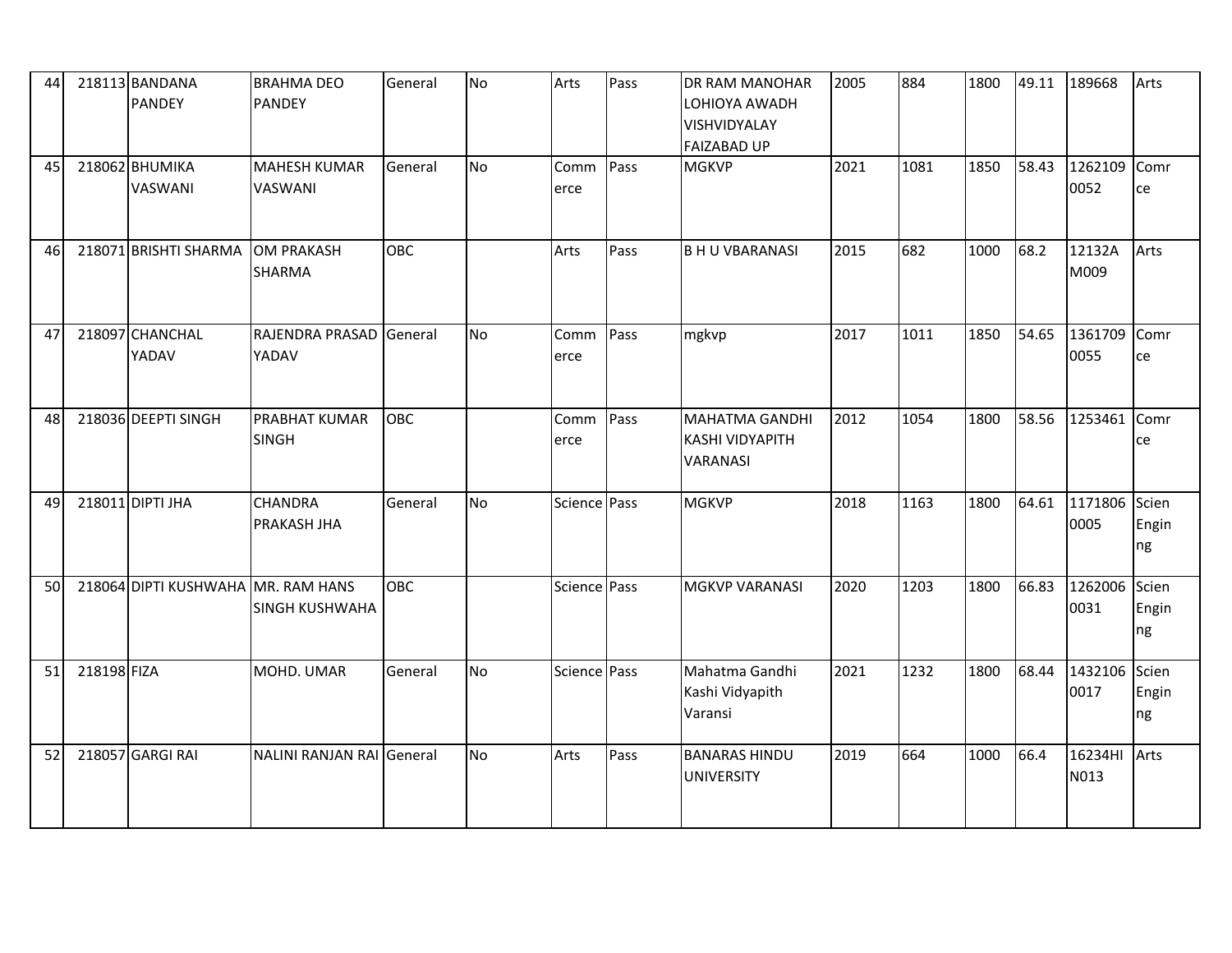| 53 |                                                       | 218195 GARGI UPADHYAY VINOD UPADHYAY | General    | No        | Arts         | Pass | <b>MGKVP</b>                                                | 2020 | 1008 | 1800 | 56    | 1262003<br>0067      | Arts                 |
|----|-------------------------------------------------------|--------------------------------------|------------|-----------|--------------|------|-------------------------------------------------------------|------|------|------|-------|----------------------|----------------------|
| 54 | 218003 GARIMA SINGH                                   | <b>UPENDRA SINGH</b>                 | General    | <b>No</b> | Arts         | Pass | <b>BANARAS HINDU</b><br>UNIVERSITY                          | 2021 | 3067 | 4400 | 69.7  | 18238EN Arts<br>G076 |                      |
| 55 | 218004 GARVITA AAKASH GIRISH CHANDRA<br><b>MATHUR</b> | SRIVASTAVA                           | General    | <b>No</b> | Comm<br>erce | Pass | ALLAHABAD<br><b>UNIVERSITY</b>                              | 2009 | 923  | 1900 | 48.58 | 427214               | Comr<br>ce           |
| 56 | 218056 HARSHITA DUBEY BRAHM PRAKASH                   | <b>DUBEY</b>                         | General    | <b>No</b> | Comm<br>erce | Pass | <b>MAHATMA GANDHI</b><br><b>KASHI VIDYAPITH</b><br>VARANASI | 2020 | 1186 | 1850 | 64.11 | 1262009<br>0052      | Comr<br>ce           |
| 57 | 218142 HARSHITA<br><b>MISHRA</b>                      | MR. SURENDRA<br><b>MISHRA</b>        | General    | <b>No</b> | Arts         | Pass | Mahatma gandhi<br>kashi vidyapith                           | 2016 | 917  | 1800 | 50.94 | 1061693<br>0033      | Arts                 |
| 58 | 218132 HEBA NAIM                                      | <b>MOHAMMAD</b><br><b>NAIM</b>       | <b>OBC</b> |           | Comm<br>erce | Pass | <b>IGNOU</b>                                                | 2016 | 691  | 1200 | 57.58 | 1266617<br>81        | Comr<br>ce           |
| 59 | 218052 HIMANI PATHAK                                  | RAJENDRA PATHAK General              |            | <b>No</b> | Science Pass |      | <b>AKTU</b>                                                 | 2015 | 3397 | 5000 | 67.94 | 1111022<br>020       | Scien<br>Engin<br>ng |
| 60 | 218202 HITAISHI<br><b>MAHENDRA</b>                    | <b>MANISH</b><br><b>MAHENDRA</b>     | General    | <b>No</b> | Science Pass |      | M G K V P VARANASI                                          | 2020 | 1075 | 1800 | 59.72 | 1202006<br>0027      | Scien<br>Engin<br>ng |
| 61 | 218149 HONEY DUBEY                                    | <b>GYAN PRAKASH</b><br><b>DUBEY</b>  | General    | Yes       | Arts         | Pass | <b>BHU VARANASI</b>                                         | 2021 | 3280 | 4600 | 71.3  | 18235PS<br>Y024      | Arts                 |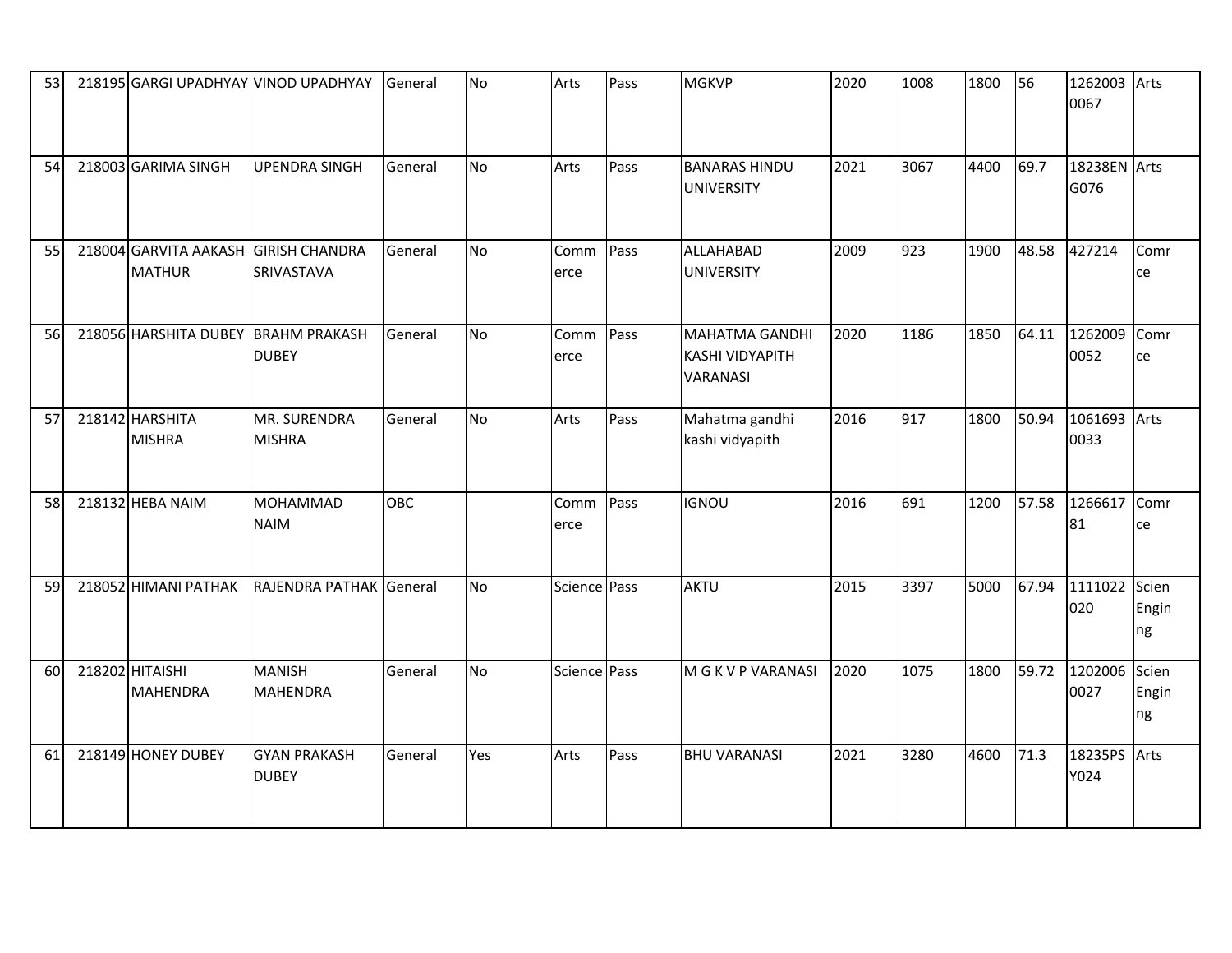| 62 |               | 218001 HRITISHA SINGH            | <b>HARI PRASAD</b><br><b>SINGH</b>     | General |           | Arts         | Pass | <b>KOLHAN UNIVERSITY</b>                        | 2018 | 936  | 1600 | 58.5  | 15BAEN<br>G13552     | Arts                 |
|----|---------------|----------------------------------|----------------------------------------|---------|-----------|--------------|------|-------------------------------------------------|------|------|------|-------|----------------------|----------------------|
| 63 |               | 218091 ISHA KESHARI              | MANOJ KESHARI                          | General | <b>No</b> | Comm<br>erce | Pass | mgkvp                                           | 2021 | 1175 | 1850 | 63.51 | 1107210<br>90045     | Comr<br>ce           |
| 64 | 218023 ISHITA | <b>BARANWAL</b>                  | <b>VINOD KUMAR</b><br><b>BARANWAL</b>  | General | Yes       | Science Pass |      | Jannayak<br>Chandrashekhar<br>University Ballia | 2020 | 1177 | 1800 | 65.39 | 1713254<br>90005     | Scien<br>Engin<br>ng |
| 65 |               | 218150 JAHNAVI KASERA BAL KISHUN | <b>KASERA</b>                          | OBC     |           | Arts         | Pass | K B P G COLLEGE<br><b>MIRZAPUR</b>              | 2021 | 1209 | 1800 | 67.17 | 4052103<br>0103      | Arts                 |
| 66 |               | 218033 JANHVI TRIPATHI           | <b>GYAN PRAKASH</b><br><b>TRIPATHI</b> | General | <b>No</b> | Science Pass |      | Dr. Rammanohar<br>Lohia Avadh<br>University     | 2019 | 1271 | 1800 | 70.61 | 1747688              | Scien<br>Engin<br>ng |
| 67 | 218028 JUHI   |                                  | <b>LAL BAHADUR</b><br><b>SINGH</b>     | General | <b>No</b> | Arts         | Pass | University Of Delhi                             | 2017 | 1410 | 2200 | 64.09 | 1404721<br>8013      | Arts                 |
| 68 |               | 218179 JUHI SINGH                | <b>ANIL SINGH</b>                      | General | <b>No</b> | Arts         | Pass | Mahatma Gandhi<br>Kashi Vidyapith<br>Varanasi   | 2021 | 926  | 1800 | 51.44 | 1432103 Arts<br>0008 |                      |
| 69 |               | 218176 JUHI SINGH                | <b>NARENDRA SINGH</b>                  | General | Yes       | Arts         | Pass | <b>BHU VARANASI</b>                             | 2018 | 706  | 1000 | 70.6  | 375068               | Arts                 |
| 70 |               | 218161 JYOTI KUMARI              | <b>VINOD PANDEY</b>                    | General | <b>No</b> | Arts         | Pass | <b>RANCHI UNIVERSITY</b>                        | 2015 | 446  | 800  | 55.75 | 13BA112 Arts<br>7891 |                      |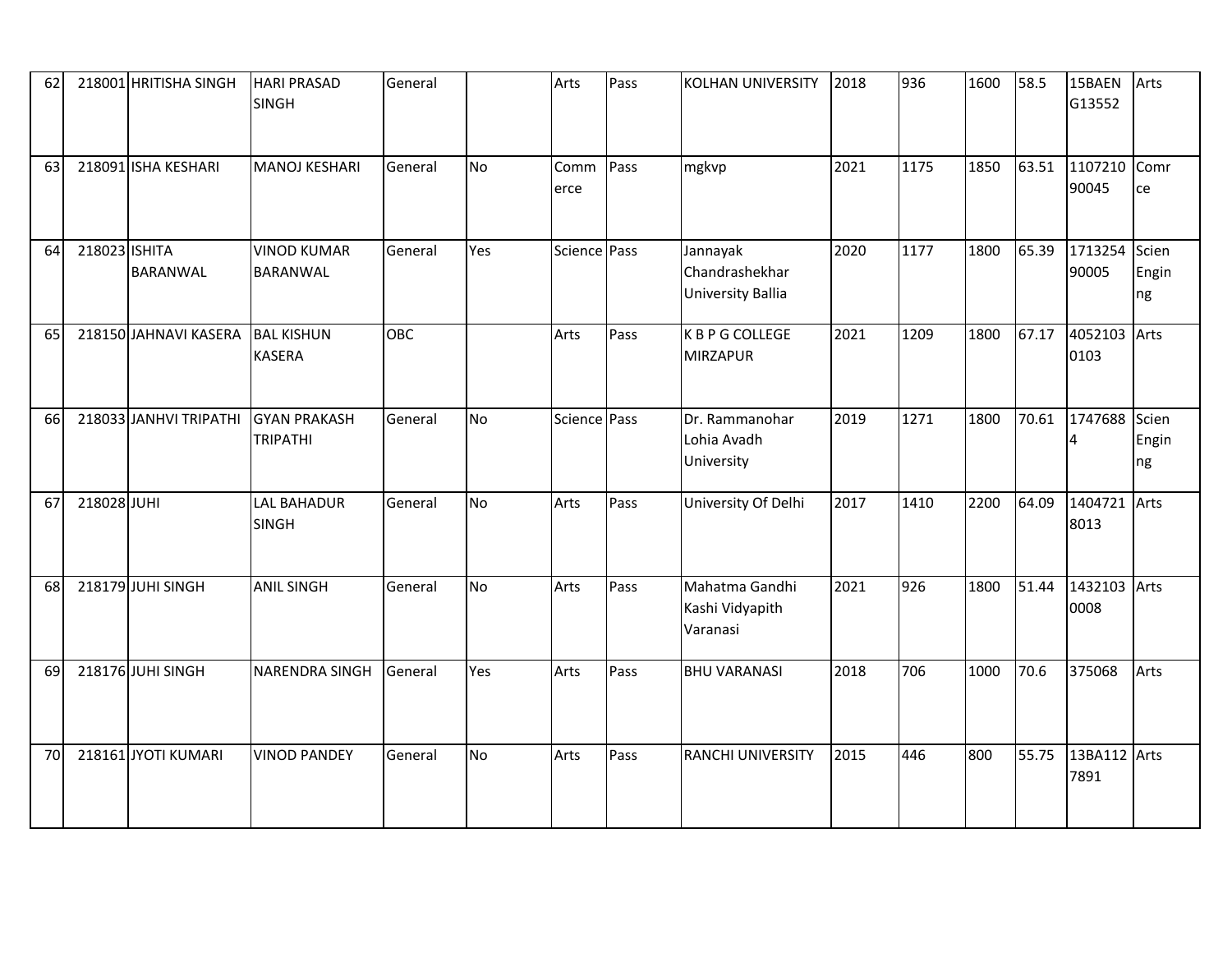| 71 | 218135 JYOTI SINGH                  | <b>MAHENDRA</b><br><b>KUMAR SINGH</b> | <b>OBC</b> |           | Arts         | Pass | <b>MGKV Varansi</b>                                         | 2020 | 1148 | 1800 | 63.78 | 4192003 Arts<br>0026  |             |
|----|-------------------------------------|---------------------------------------|------------|-----------|--------------|------|-------------------------------------------------------------|------|------|------|-------|-----------------------|-------------|
| 72 | 218017 K NIDHI SHROUTY K NAGESH     | <b>SHROUTY</b>                        | General    | <b>No</b> | Arts         | Pass | <b>BANARAS HINDU</b><br><b>UNIVERSITY</b>                   | 2011 | 1037 | 1800 | 57.61 | EC316                 | Arts        |
| 73 | 218032 KAJAL KUMARI                 | <b>KAMLESH KUMAR</b><br><b>SINGH</b>  | <b>OBC</b> |           | Comm<br>erce | Pass | <b>MGKVP</b>                                                | 2020 | 1086 | 1850 | 58.7  | 1262009<br>0061       | Comr<br>ce  |
| 74 | 218128 KAJAL SINGH                  | <b>SUSHIL SINGH</b>                   | General    | Yes       | Arts         | Pass | <b>BANARAS HINDU</b><br><b>UNIVERSITY</b>                   | 2019 | 688  | 1000 | 68.8  | 16235PS Arts<br>Y017  |             |
| 75 | 218090 KALYANI SINGH                | <b>RATAN LAL SINGH</b>                | <b>OBC</b> |           | Comm<br>erce | Pass | <b>BANARAS HINDU</b><br><b>UNIVERSITY</b><br>VARANASI       | 2012 | 1380 | 2300 | 60    | 09133CO Comr<br>087   | ce          |
| 76 | 218185 KAMANA SINGH                 | SATYENDRA SINGH General               |            | <b>No</b> | Science Pass |      | M G K V P VARANASI                                          | 2014 | 1165 | 1800 | 64.72 | 5041310 Scien<br>2545 | Engin<br>ng |
| 77 | 218006 KAMANA SINGH                 | <b>ARUN KUMAR</b><br><b>SINGH</b>     | <b>OBC</b> |           | Science Pass |      | <b>MAHATMA GANDHI</b><br><b>KASHI VIDYAPITH</b><br>VARANASI | 2019 | 1020 | 1800 | 56.67 | 1001906 Scien<br>0018 | Engin<br>ng |
| 78 | 218210 KASHISH<br><b>MOTIRAMANI</b> | <b>CHANDRA</b><br><b>PRAKASH</b>      | General    | No        | Comm<br>erce | Pass | <b>DELHI UNI</b>                                            | 2018 | 1716 | 2400 | 71.5  | 1502450<br>3185       | Comr<br>ce  |
| 79 | 218184 KHUSHBOO<br><b>GUPTA</b>     | <b>RAM MANOHAR</b><br><b>GUPTA</b>    | <b>OBC</b> |           | Comm<br>erce | Pass | <b>MGKVP VARANASI</b>                                       | 2018 | 1175 | 1850 | 63.51 | 1541809<br>0012       | Comr<br>ce  |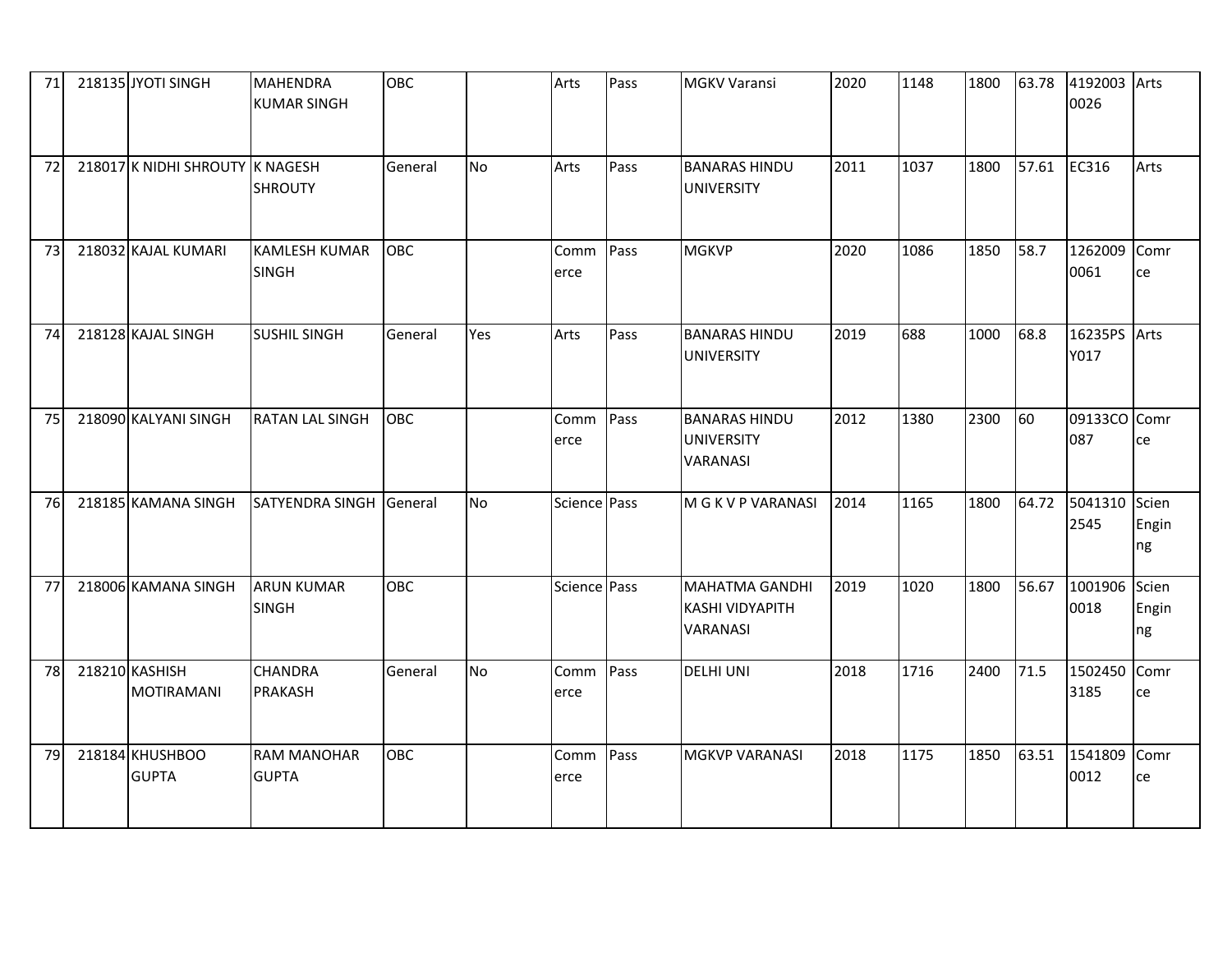| 80 | 218167 KHUSHBU<br><b>BARANAWAL</b> | <b>RAJKUMAR</b><br>BARANAWAL         | General    | <b>No</b> | Arts         | Pass | <b>BHU VARANASI</b>                                                  | 2021 | 546  | 700  | 78    | 18243PO Other<br>L018 |                      |
|----|------------------------------------|--------------------------------------|------------|-----------|--------------|------|----------------------------------------------------------------------|------|------|------|-------|-----------------------|----------------------|
| 81 | 218109 KHUSHBU SINGH ARVIND KUMAR  | <b>SINGH</b>                         | General    | <b>No</b> | Arts         | Pass | <b>MGKVP VARANASI</b>                                                | 2015 | 866  | 1800 | 48.11 | 5051503<br>0003       | Arts                 |
| 82 | 218153 KHUSHI GUPTA                | <b>RAMSWAROOP</b><br><b>GUPTA</b>    | <b>OBC</b> |           | Comm<br>erce | Pass | <b>Banaras Hindu</b><br>University                                   | 2021 | 540  | 700  | 77.14 | 18241BC Comr<br>0032  | ce                   |
| 83 | 218050 KIRAN GOND                  | <b>RAM JEET GOND</b>                 | <b>ST</b>  |           | Arts         | Pass | <b>MGKVP VARANASI</b>                                                | 2020 | 1008 | 1800 | 56    | 1102003<br>5009       | Arts                 |
| 84 | 218164 KM ANJALI RAO               | <b>RAM SAGAR</b>                     | <b>SC</b>  |           | Arts         | Pass | M G K V P VARANASI                                                   | 2016 | 836  | 1800 | 46.44 | 4111603 Arts<br>0038  |                      |
| 85 | 218114 KM ANKITA<br><b>SINGH</b>   | <b>SHASHIBHUSHAN</b><br><b>SINGH</b> | General    | <b>No</b> | Science Pass |      | <b>VEER BAHADUR</b><br><b>SINGH PURVANCHAL</b><br>UNIVERSITY JAUNPUR | 2018 | 1108 | 1800 | 61.56 | 1646640<br>1943       | Scien<br>Engin<br>ng |
| 86 | 218143 KM ANURADHA<br><b>SINGH</b> | PAHAVARI SINGH                       | <b>OBC</b> |           | Arts         | Pass | <b>DDU</b>                                                           | 2019 | 1150 | 1800 | 63.89 | 1910117<br>710190     | Arts                 |
| 87 | 218162 KM ARTI DEVI                | <b>RAJ KUMAR SINGH</b>               | OBC        |           | Science Pass |      | <b>ALLAHABAD STATE</b><br><b>UNIVERSITY</b><br>ALLAHABAD             | 2021 | 1271 | 1800 | 70.61 | 1911160<br>041024     | Scien<br>Engin<br>ng |
| 88 | 218170 KM MAMTA                    | JEEUT LAL                            | <b>SC</b>  |           | Arts         | Pass | <b>MGKVP</b>                                                         | 2015 | 723  | 1800 | 40.17 | 1571503<br>0042       | Arts                 |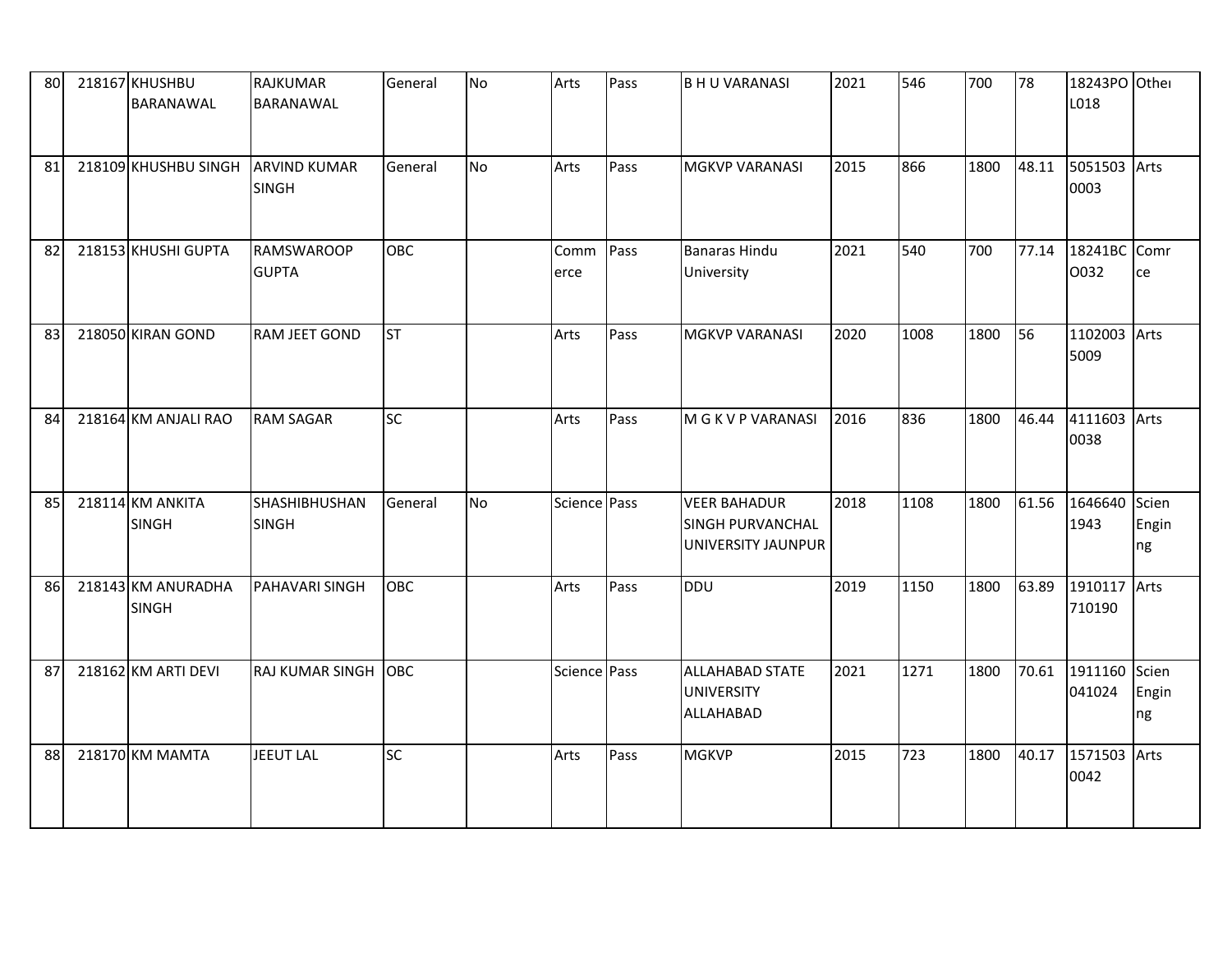| 89 | 218218 KM MANEESHA                  | RAMASHANKAR                           | <b>SC</b>  |           | Arts         | Pass | <b>JANHIT</b><br>MAHAVIDYALAYA<br><b>GOMTI NAGAR</b><br><b>MAHIMAPUR</b> | 2017 | 902  | 1800 | 50.11 | 1667231 Arts<br>9794 |                      |
|----|-------------------------------------|---------------------------------------|------------|-----------|--------------|------|--------------------------------------------------------------------------|------|------|------|-------|----------------------|----------------------|
| 90 | 218155 KM NIDHI<br><b>MISHRA</b>    | <b>PRABHAT MISHRA</b>                 | General    | Yes       | Science Pass |      | <b>MGKVP VARANASI</b>                                                    | 2019 | 1117 | 1800 | 62.06 | 4211906<br>0013      | Scien<br>Engin<br>ng |
| 91 | 218070 KM NILAM<br><b>MISHRA</b>    | <b>RAKESH MISHRA</b>                  | General    | <b>No</b> | Arts         | Pass | <b>CSJMUKANPUR</b>                                                       | 2018 | 428  | 900  | 47.56 | 6025454              | Arts                 |
| 92 | 218002 KM SARITA DEVI               | <b>RAM SURAT</b>                      | <b>OBC</b> |           | Arts         | Pass | Deen Dayal<br>Upadhyaya<br>Gorakhpur University<br>Gorakhpur             | 2017 | 945  | 1800 | 52.5  | 1710112<br>300180    | Arts                 |
| 93 | 218045 KM SARITA<br><b>GUPTA</b>    | RADHEYSHYAM<br><b>GUPTA</b>           | <b>OBC</b> |           | Science Pass |      | <b>MGKVP VARANASI</b>                                                    | 2019 | 1154 | 1800 | 64.11 | 4151906<br>0018      | Scien<br>Engin<br>ng |
| 94 | 218067 KM SHALINI<br><b>SINGH</b>   | <b>RAJKUMAR</b>                       | <b>OBC</b> |           | Arts         | Pass | <b>UPRTOU ALLAHABAD</b>                                                  | 2019 | 1048 | 1550 | 67.61 | 6203710<br>1017027   | Arts                 |
| 95 | 218117 KM SHRADHA<br><b>AGRAWAL</b> | <b>ATULYA KUMAR</b><br><b>AGRAWAL</b> | General    | <b>No</b> | Comm<br>erce | Pass | M G K V P VARANASI                                                       | 2020 | 1172 | 1850 | 63.35 | 1262009<br>0120      | Comr<br>ce           |
| 96 | 218008 KM SONI<br>PRAJAPATI         | <b>BAIJNATH PRASAD</b>                | <b>OBC</b> |           | Arts         | Pass | <b>SWAMI DEWANAND</b><br>PG COLLEGE<br><b>MATHLAR DEORIA</b>             | 2012 | 911  | 1800 | 50.61 | 5111450<br>131       | Arts                 |
| 97 | 218029 KM. NANDANI                  | PRABHUNARAYAN<br>YADAV                | <b>OBC</b> |           | Arts         | Pass | <b>BHU</b>                                                               | 2018 | 700  | 1000 | 70    | 15242EN Arts<br>G009 |                      |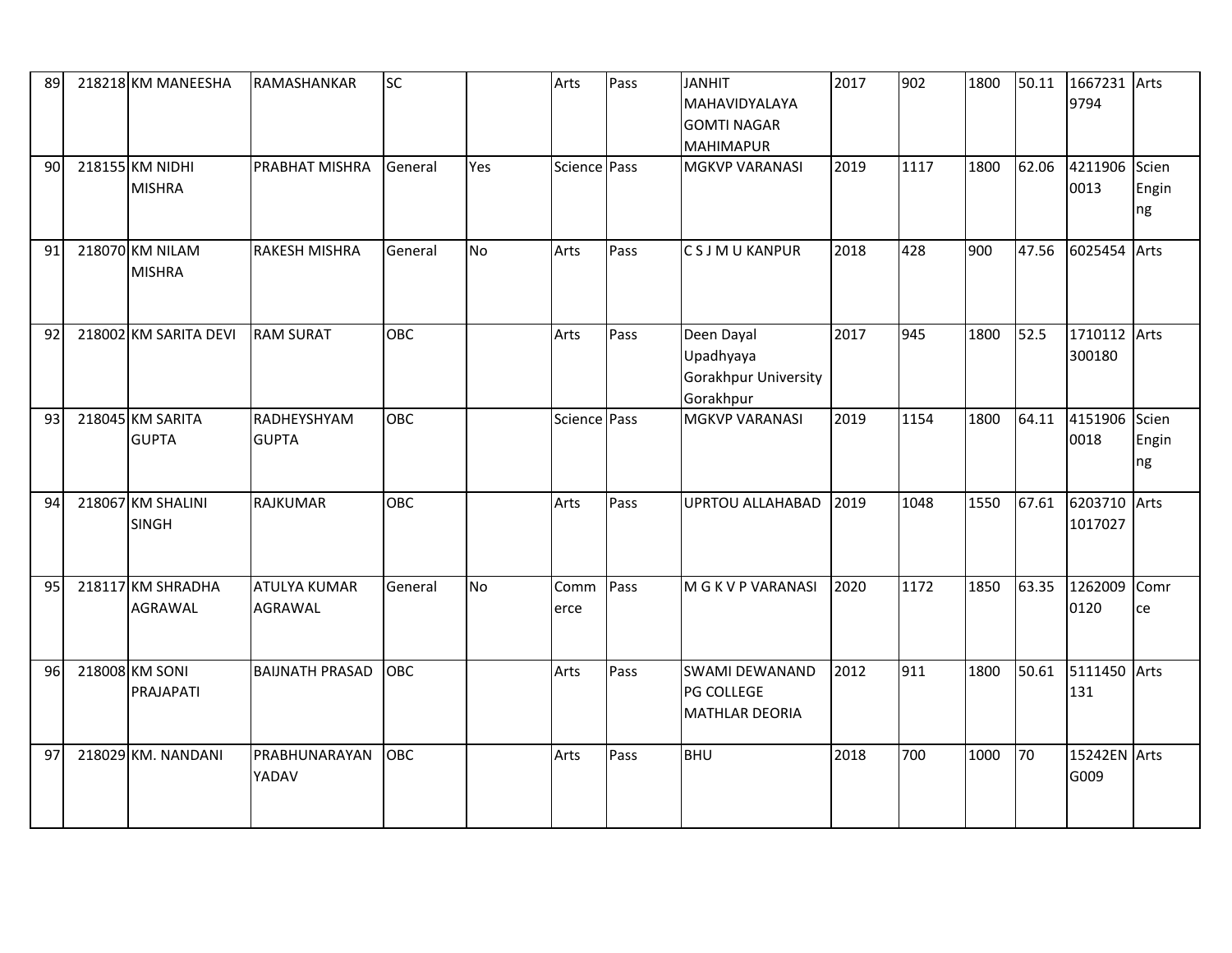| 98  | 218096 KOMAL MEHTA                                | <b>SATISH KUMAR</b>                  | <b>SC</b>  |           | Science Pass |      | Mahatma Gandhi<br>Kashi Vidyapith                                  | 2015 | 979  | 1800 | 54.39 | 4051506<br>0070       | Scien<br>Engin<br>ng |
|-----|---------------------------------------------------|--------------------------------------|------------|-----------|--------------|------|--------------------------------------------------------------------|------|------|------|-------|-----------------------|----------------------|
| 99  | 218119 KUMARI<br><b>AKANKSHA</b>                  | <b>AJAY KUMAR</b><br><b>SINGH</b>    | General    |           | Arts         | Pass | <b>BHU</b>                                                         | 2018 | 2902 | 4600 | 63.09 | 15239SO Arts<br>C011  |                      |
| 100 | 218055 KUMARI POOJA<br><b>PATEL</b>               | <b>SANTOSH KUMAR</b><br><b>SINGH</b> | <b>OBC</b> |           | Science Pass |      | <b>MGKVP</b>                                                       | 2020 | 1120 | 1800 | 62.22 | 4042006 Scien<br>0013 | Engin<br>ng          |
| 101 | 218025 KUMARI SAKSHI                              | <b>PRAMOD KUMAR</b><br><b>TIWARI</b> | General    |           | Science Pass |      | <b>MGKVP VARANASI</b>                                              | 2015 | 902  | 1800 | 50.11 | 1201506 Scien<br>0022 | Engin<br>ng          |
| 102 | 218080 LITIL KESHARI                              | <b>MANNU LAL</b><br><b>KESHARI</b>   | General    | <b>No</b> | Science Pass |      | <b>MAHATMA GANDHI</b><br><b>KASHI VIDYAPITH</b><br><b>VARANASI</b> | 2020 | 2319 | 3600 | 64.42 | 0234045               | Scien<br>Engin<br>ng |
| 103 | 218158 MADHURIMA SEN GAUTAM SEN<br><b>GUPTA</b>   | <b>GUPTA</b>                         | General    | <b>No</b> | Arts         | Pass | <b>BHU</b>                                                         | 2015 | 766  | 1000 | 76.6  | 12132VK Arts<br>079   |                      |
| 104 | 218104 MAHIMA<br><b>RAMBACHAN</b><br><b>SINGH</b> | <b>RAMBACHAN</b><br><b>SINGH</b>     | General    | <b>No</b> | Arts         | Pass | <b>VBSPU JAUNPUR</b>                                               | 2019 | 1058 | 1800 | 58.78 | 1760408 Arts<br>4380  |                      |
| 105 | 218053 MALIK SHAHIBA<br>TABASSUM                  | MALIK VAZID RAZA                     | General    | <b>No</b> | Arts         | Pass | <b>MGKVP</b>                                                       | 2017 | 907  | 1800 | 50.39 | 1001703 Arts<br>1049  |                      |
| 106 | 218074 MANDAVI<br><b>PANDEY</b>                   | <b>GADADHAR</b><br><b>PANDEY</b>     | General    | Yes       | Arts         | Pass | <b>MGKVP VARANASI</b>                                              | 2012 | 962  | 1800 | 53.44 | 4220625 Arts          |                      |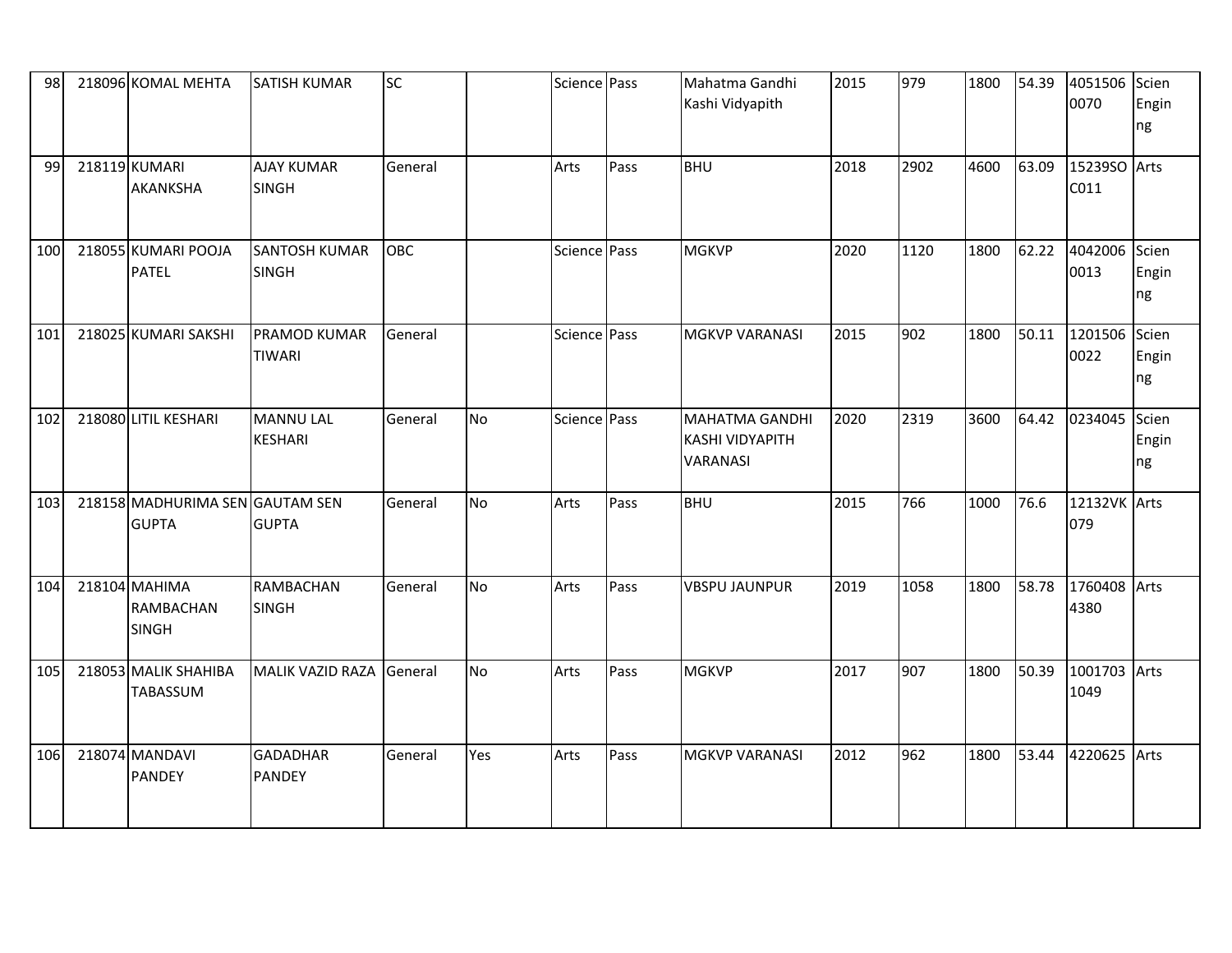| 107 |              | 218154 MANISHA<br><b>PATHAK</b>     | <b>ASHU PATHAK</b>                      | General    | No  | Comm<br>erce | Pass | M G K V P VARANASI                                            | 2020 | 1001 | 1850 | 54.11 | 1992009<br>0033 | Comr<br>ce           |
|-----|--------------|-------------------------------------|-----------------------------------------|------------|-----|--------------|------|---------------------------------------------------------------|------|------|------|-------|-----------------|----------------------|
| 108 | 218042 MANSI | <b>BHARADWAJ</b>                    | <b>PRAVEEN KUMAR</b><br><b>BHARDWAJ</b> | General    | No  | Comm<br>erce | Pass | <b>MAHATMA GANDHI</b><br><b>KASHI VIDYAPITH</b>               | 2019 | 1028 | 1850 | 55.57 | 1201909<br>0124 | Comr<br>ce           |
| 109 |              | 218192 MANSI DWIVEDI                | <b>SUSHIL DUBEY</b>                     | General    | No  | Comm<br>erce | Pass | mahatama gandhi<br>kashi vidyapeth                            | 2021 | 1147 | 1850 | 62    | 1062109<br>0093 | Comr<br>ce           |
| 110 |              | 218026 MANSI JAISWAL                | <b>RAVI JAISWAL</b>                     | OBC        |     | Comm<br>erce | Pass | <b>MAHATAMA GANDHI</b><br><b>KASHI VIDYAPITH</b>              | 2020 | 966  | 1850 | 52.22 | 1062009<br>0065 | Comr<br>ce           |
| 111 |              | 218182 MANU PRIYA<br><b>SINGH</b>   | <b>RAKESH KUMAR</b><br><b>SINGH</b>     | General    | Yes | Science Pass |      | M G K V P VARANASI                                            | 2021 | 1198 | 1800 | 66.56 | 213734          | Scien<br>Engin<br>ng |
| 112 |              | 218220 Manya Mishra                 | Manoj kumar<br>Mishra                   | General    | yes | Science Pass |      | <b>BHU VARANASI</b>                                           | 2019 | 2370 | 4100 | 57.8  | 15220GL<br>Go67 | Scien<br>Engin<br>ng |
| 113 |              | 218046 MRS.SIMRAN<br><b>JAUHARI</b> | MR.NILESH<br><b>GUJRATI</b>             | General    | No  | Comm<br>erce | Pass | MAHATMA GANDHI<br><b>KASHI VIDYAPITH</b>                      | 2019 | 935  | 1850 | 50.54 | 1061909<br>0159 | Comr<br>ce           |
| 114 |              | 218041 MUSKAN SINGH                 | <b>DHRUVA NATH</b><br><b>SINGH</b>      | General    | No  | Arts         | Pass | <b>MGKVP</b>                                                  | 2020 | 1268 | 2100 | 60.38 | 1002012<br>0022 | Arts                 |
| 115 |              | 218088 NAMITA PAL                   | <b>VINOD KUMAR PAL</b>                  | <b>OBC</b> |     | Comm<br>erce | Pass | DR. RAM MANOHAR<br>LOHIA AVADH<br>UNIVERSITY FAIZABAD<br>U.P. | 2015 | 308  | 600  | 51.33 | 7576387         | Comr<br>ce           |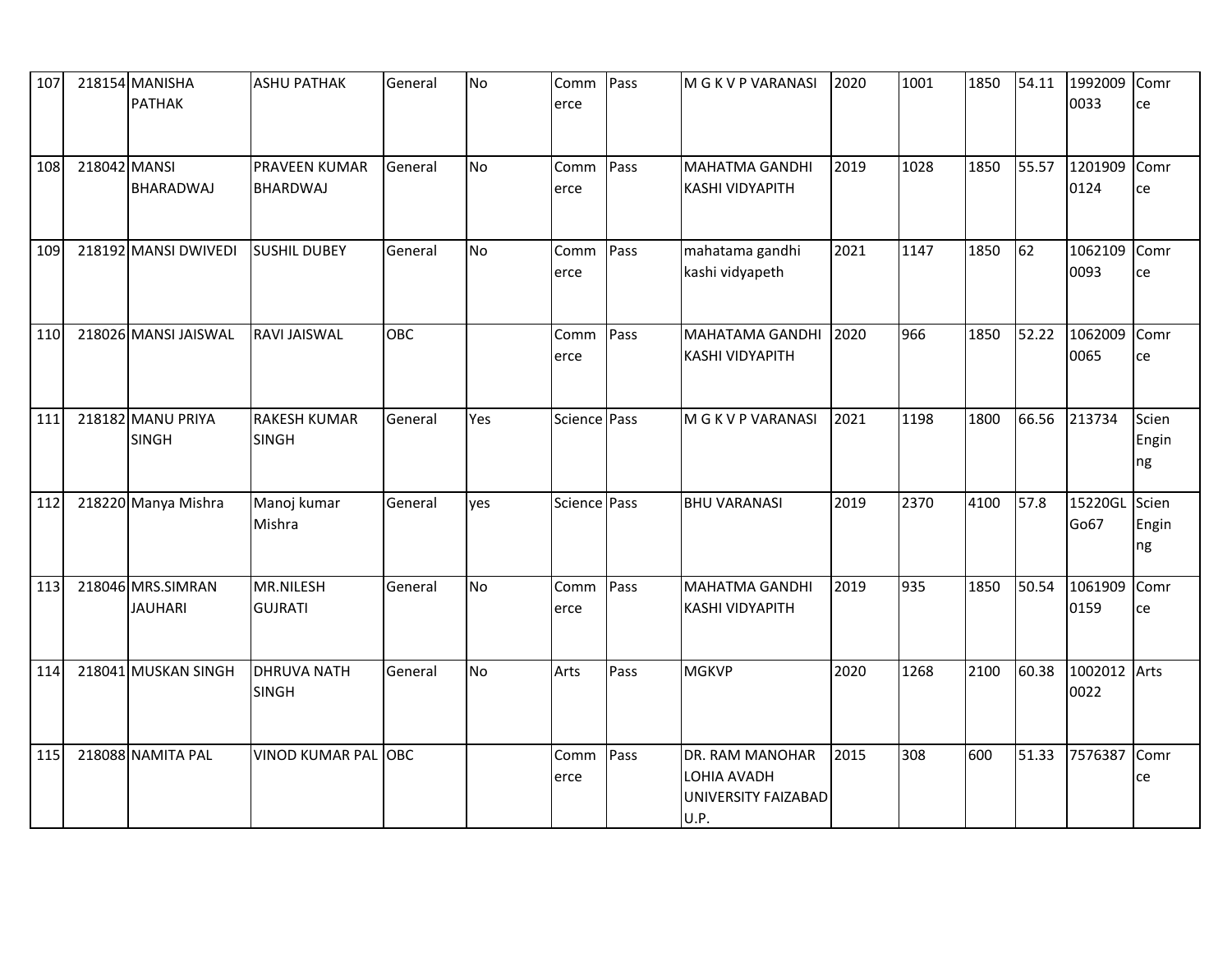| 116 |              | 218020 NAMRATA<br><b>TRIPATHI</b> | <b>KAMLESH KUMAR</b><br><b>TRIPATHI</b> | General    | No        | Arts         | Pass | <b>MAHATMA GANDHI</b><br><b>KASHI VIDYAPITH</b><br>VARANASI              | 2014 | 1040 | 1800 | 57.78 | 1001310 Arts<br>4604  |            |
|-----|--------------|-----------------------------------|-----------------------------------------|------------|-----------|--------------|------|--------------------------------------------------------------------------|------|------|------|-------|-----------------------|------------|
| 117 |              | 218072 NAMRTA SHUKLA BN SHUKLA    |                                         | General    | No        | Science Pass |      | A.P.J.Abdul Kalam<br><b>Technical University</b><br><b>Utter Pradesh</b> | 2019 | 3628 | 5000 | 72.56 | 1557250<br>019        | Other      |
| 118 |              | 218035 NANDINI<br><b>MODANVAL</b> | <b>KAILASH</b><br><b>MODANVAL</b>       | <b>OBC</b> |           | Arts         | Pass | <b>MGKVP VARANASI</b>                                                    | 2018 | 1150 | 1800 | 63.89 | 8130179 Arts          |            |
| 119 |              | 218059 NEELAM PATEL               | <b>RAJESH KUMAR</b><br><b>SINGH</b>     | <b>OBC</b> |           | Arts         | Pass | <b>MGKVP VARANASI</b>                                                    | 2020 | 954  | 1800 | 53    | 4342003<br>0056       | Arts       |
| 120 | 218186 NEETU |                                   | <b>BRIJKISHOR DUBE</b>                  | General    | Yes       | Arts         | Pass | <b>BUNDELKHAND</b><br><b>UNIVERSITY JHANSI</b>                           | 2014 | 577  | 1000 | 57.7  | 4111210 Arts<br>50062 |            |
| 121 |              | 218174 NEETU MAURYA               | RAMNARESH<br><b>MAURYA</b>              | <b>OBC</b> |           | Arts         | Pass | banarash hindu<br>University                                             | 2017 | 689  | 1000 | 68.9  | 14131M<br>M021        | Arts       |
| 122 |              | 218044 NEHA PANDEY                | <b>RAJANI KANT</b><br><b>PANDEY</b>     | General    | Yes       | Arts         | Pass | <b>MAHATMA GANDHI</b><br><b>KASHI VIDYAPITH</b>                          | 2017 | 1151 | 1800 | 63.94 | 7130169 Arts          |            |
| 123 |              | 218012 NEHA SARASWAT              | DHIRENDRA<br>KUMAR SHARMA               | General    | <b>No</b> | Comm<br>erce | Pass | <b>MGKVP VARANASI</b>                                                    | 2004 | 1297 | 2625 | 49.41 | 58470                 | Comr<br>ce |
| 124 | 218157 NEHA  | SRIVASTAVA                        | <b>PRAMOD LAL</b><br><b>SHRIVASTAV</b>  | General    | No        | Arts         | Pass | <b>MGKVP University</b>                                                  | 2017 | 1027 | 1800 | 57.06 | 2371703 Arts<br>0064  |            |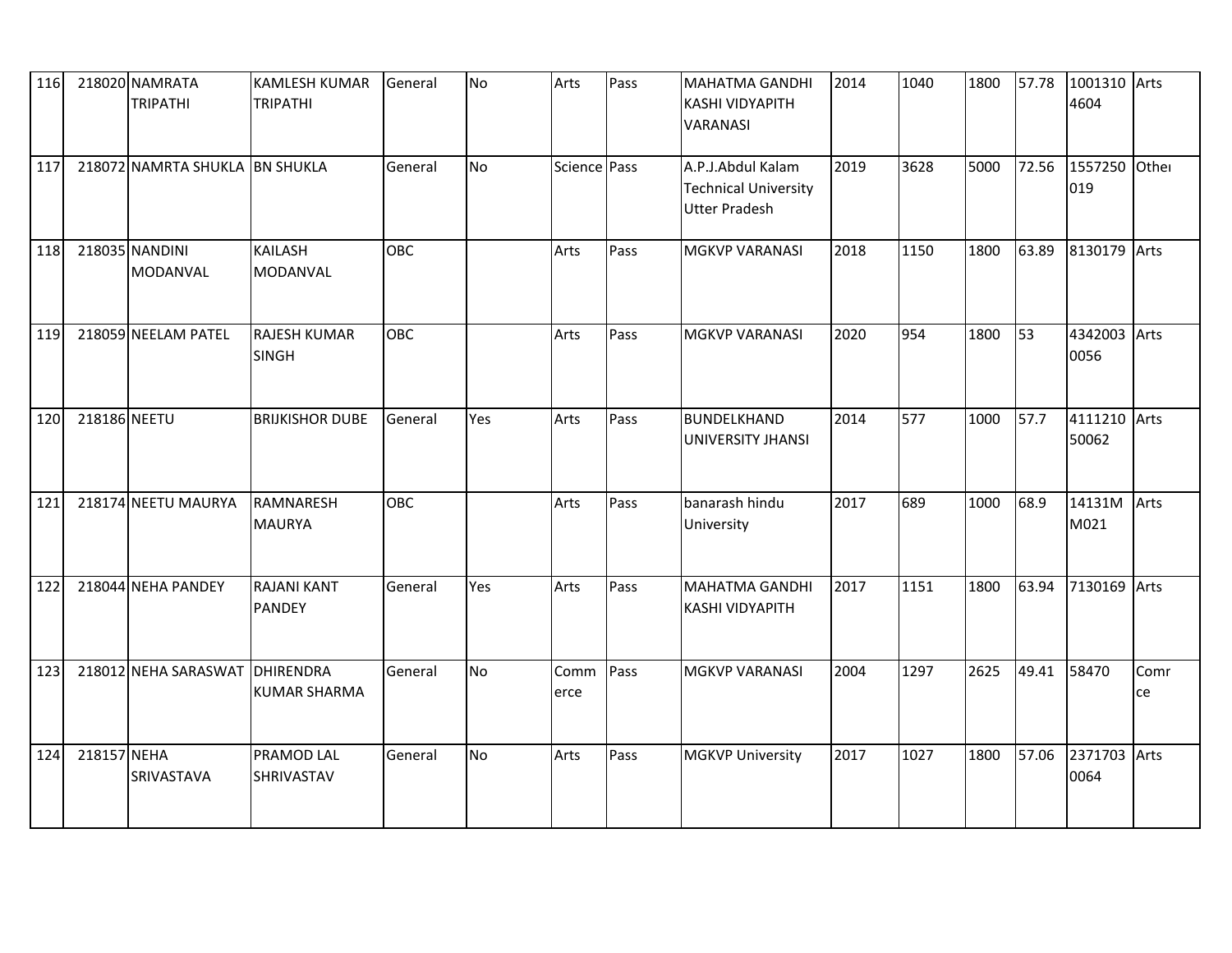| 125 |              | 218101 NEHA TIWARI                | RAJESH TIWARI                          | General    | No        | Arts         | Pass | <b>BANARAS HINDU</b><br><b>UNIVERSITY</b><br>VARANASI       | 2020 | 765  | 1000 | 76.5  | 17235PO Arts<br>L077  |             |
|-----|--------------|-----------------------------------|----------------------------------------|------------|-----------|--------------|------|-------------------------------------------------------------|------|------|------|-------|-----------------------|-------------|
| 126 |              | 218107 NIDHI MAURYA               | <b>BADRI PRASAD</b><br><b>MAURYA</b>   | <b>OBC</b> |           | Comm<br>erce | Pass | M G K V P VARANASI                                          | 2018 | 1100 | 1850 | 59.46 | 5041809<br>0099       | Comr<br>ce  |
| 127 |              | 218139 NISHA GUPTA                | SHAMBHU NATH<br>SAO                    | OBC        |           | Arts         | Pass | <b>BANARAS HINDU</b><br><b>UNIVERSITY</b>                   | 2018 | 599  | 1000 | 59.9  | 15243EC Arts<br>0023  |             |
| 128 |              | 218069 NISHA MISHRA               | <b>ASHOK MISHRA</b>                    | General    | Yes       | Arts         | Pass | <b>BANARAS HINDU</b><br><b>UNIVERSITY</b>                   | 2019 | 731  | 1000 | 73.1  | 16235HIS Arts<br>032  |             |
| 129 |              |                                   | 218086 NISHITA RASTOGI MUKESH RASTOGI  | General    | <b>No</b> | Arts         | Pass | <b>BHU VARANASI</b>                                         | 2020 | 741  | 1000 | 74.1  | 17238HO Arts<br>M038  |             |
| 130 |              | 218063 NITU KUMARI                | NARENDRA TIWARI General                |            | No        | Arts         | Pass | <b>MAHATMA GANDHI</b><br><b>KASHI VIDYAPITH</b><br>VARANASI | 2013 | 884  | 1800 | 49.11 | 10.31310 Arts<br>1209 |             |
| 131 | 218082 PALAK | <b>GOSHWAMI</b>                   | <b>DEEPAK</b><br><b>GOSHWAMI</b>       | OBC        |           | Arts         | Pass | Indira Gandhi<br>National Open<br>University                | 2017 | 658  | 1200 | 54.83 | 1371064 Arts<br>30    |             |
| 132 |              | 218147 PALLAVI<br><b>UPADHYAY</b> | <b>RAJESH KUMAR</b><br><b>UPADHYAY</b> | General    | Yes       | Comm<br>erce | Pass | <b>MGKVP</b>                                                | 2017 | 999  | 1850 | 54    | 1261709<br>0187       | Comr<br>ce  |
| 133 |              | 218018 PARUL SINGH                | <b>HRIDAYA NAND</b><br><b>SINGH</b>    | General    | No        | Science Pass |      | <b>MAHTMA GANDHI</b><br>KASHI VIDYAPEETH                    | 2012 | 1141 | 1800 | 63.39 | 1253914 Scien         | Engin<br>ng |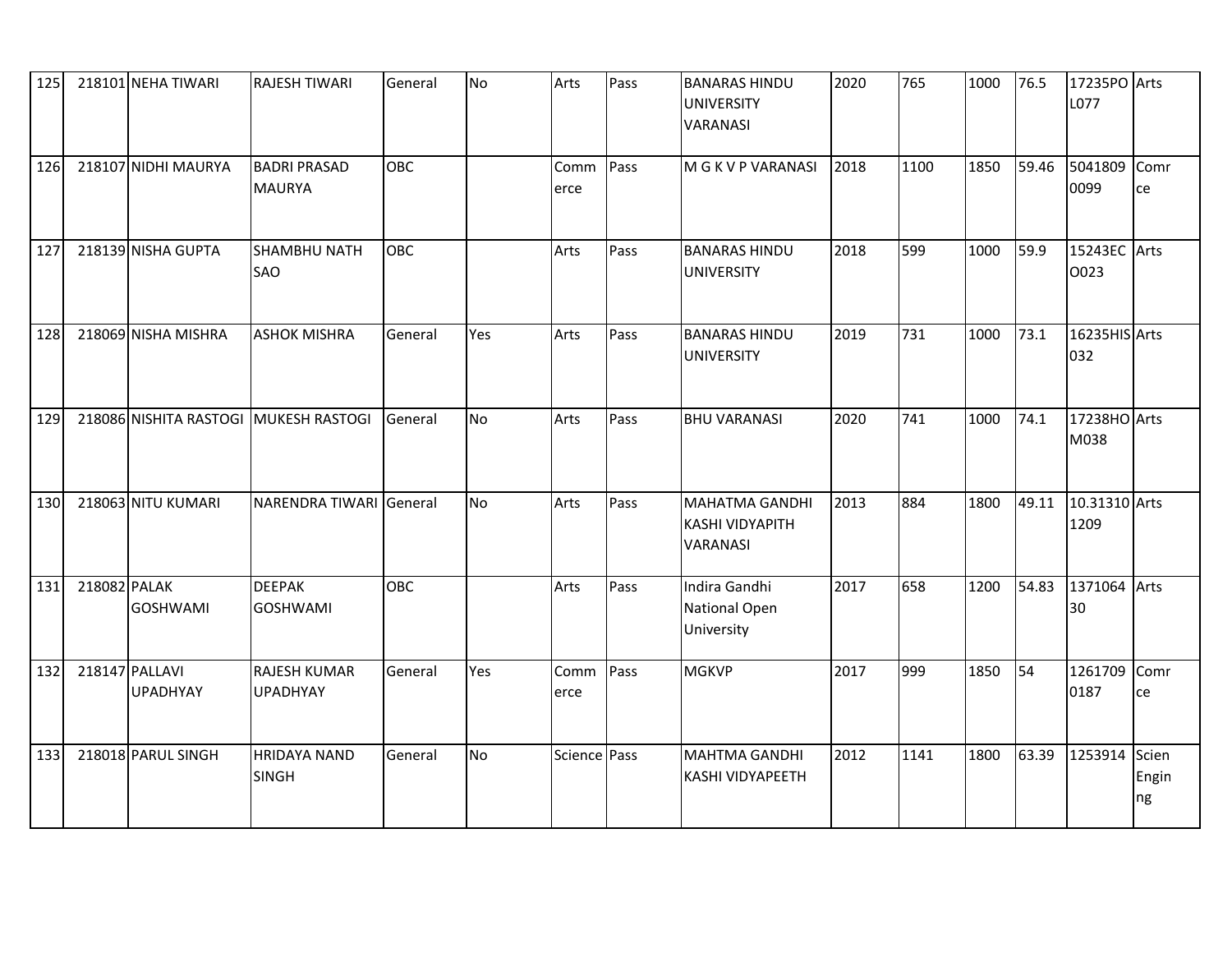| 134 | 218221 POOJA RAO                 | <b>SOHAN LAL</b>                       | SC      |           | Science Pass |      | allahabad university                      | 2017 | 736  | 1350 | 54.52 | 804096               | Scien<br>Engin<br>ng |
|-----|----------------------------------|----------------------------------------|---------|-----------|--------------|------|-------------------------------------------|------|------|------|-------|----------------------|----------------------|
| 135 | 218151 POOJA TRIPATHI            | DIWAKAR TRIPATHI General               |         | Yes       | Arts         | Pass | <b>MGKVP VARANASI</b>                     | 2018 | 1046 | 1800 | 58.11 | 2351803<br>0098      | Arts                 |
| 136 | 218137 POONAM                    | NIDHI NARAYAN                          | OBC     |           | Arts         | Pass | <b>MGKVP VARANASI</b>                     | 2021 | 1013 | 1800 | 56.28 | 1572103 Arts<br>0056 |                      |
| 137 | 218208 POONAM SINGH              | <b>KAMALA PRASAD</b>                   | OBC     |           | Science Pass |      | <b>Banaras Hindu</b><br>University        | 2019 | 572  | 1000 | 57.2  | 15219BO<br>T055      | Scien<br>Engin<br>ng |
| 138 | 218030 PRACHI SINGH              | <b>NARENDRA</b><br><b>PRATAP SINGH</b> | OBC     |           | Arts         | Pass | <b>BANARAS HINDU</b><br><b>UNIVERSITY</b> | 2021 | 782  | 1000 | 78.2  | 18243SO Arts<br>C031 |                      |
| 139 | 218169 PRAGATI PANDEY PRABHAKAR  | <b>PANDEY</b>                          | General | Yes       | Arts         | Pass | <b>BANARAS HINDU</b><br><b>UNIVERSITY</b> | 2019 | 624  | 1000 | 62.4  | 16235PS Arts<br>Y034 |                      |
| 140 | 218171 PRATIBHA<br><b>PANDEY</b> | <b>JAY PRAKASH</b><br><b>PANDEY</b>    | General | Yes       | Science Pass |      | vbspu jaunpur                             | 2021 | 1106 | 1800 | 61.44 | 1965714<br>7110      | Scien<br>Engin<br>ng |
| 141 | 218133 PRATIBHA SINGH            | <b>AJAY KUMAR</b><br><b>SINGH</b>      | General | <b>No</b> | Arts         | Pass | <b>VASANT KANYA</b><br>MAHAVIDYALAYA      | 2021 | 548  | 700  | 78.29 | 18243SO Arts<br>C032 |                      |
| 142 | 218016 PRATIGYA SINGH            | <b>SURESH SINGH</b>                    | General | Yes       | Science Pass |      | M G K V P VARANASI                        | 2020 | 1080 | 1800 | 60    | 4052006<br>0086      | Scien<br>Engin<br>ng |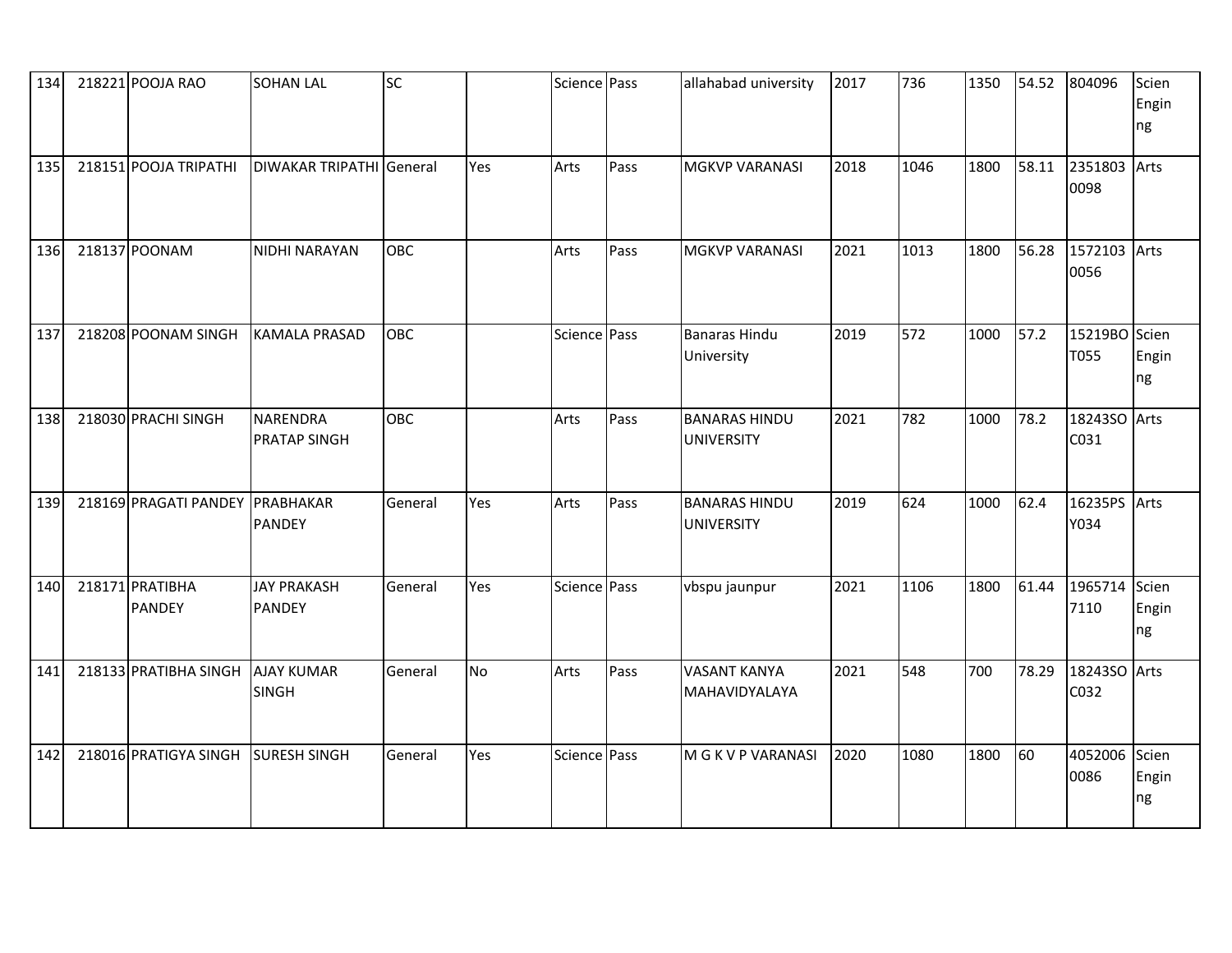| 143 | 218098 PRATIKSHA                   | <b>RAMESH</b>                      | <b>SC</b> |           | Arts         | Pass | <b>VBSPU JAUNPUR</b>                            | 2021 | 1040 | 1800 | 57.78 | 1920803 Arts<br>5647 |                      |
|-----|------------------------------------|------------------------------------|-----------|-----------|--------------|------|-------------------------------------------------|------|------|------|-------|----------------------|----------------------|
| 144 | 218122 PREETI TIWARI               | KRISHNANAND<br><b>TIWARI</b>       | General   | <b>No</b> | Comm<br>erce | Pass | mahatma gandhi<br>kashi vidyapeeth              | 2015 | 1041 | 1850 | 56.27 | 1261513 Comr<br>0164 | ce                   |
| 145 | 218140 PREETI YADAV                | <b>SARAJDEV SINGH</b><br>YADAV     | OBC       |           | Science Pass |      | <b>MGKVP VARANASI</b>                           | 2020 | 2316 | 3600 | 64.33 | 0232023 Scien        | Engin<br>ng          |
| 146 | 218126 PREKSHA PATHAK SURESH KUMAR | <b>PATHAK</b>                      | General   | Yes       | Comm<br>erce | Pass | <b>MAHATMA GANDHI</b><br><b>KASHI VIDYAPITH</b> | 2016 | 1185 | 1850 | 64.05 | 1261609<br>0178      | Comr<br>ce           |
| 147 | 218115 PRIYA GUPTA                 | <b>VINOD KUMAR</b><br><b>GUPTA</b> | OBC       |           | Comm<br>erce | Pass | <b>MGKVP</b>                                    | 2016 | 929  | 1850 | 50.22 | 1061696<br>0045      | Comr<br>ce           |
| 148 | 218203 PRIYA PANDEY                | <b>RAM RUCHI</b><br><b>PANDEY</b>  | General   | No        | Science Pass |      | <b>MGKVP VARANASI</b>                           | 2020 | 960  | 1800 | 53.33 | 1102006<br>0123      | Scien<br>Engin<br>ng |
| 149 | 218108 PRIYA PANDEY                | <b>MURLIDHAR</b><br><b>PANDEY</b>  | General   | No        | Arts         | Pass | <b>BANARAS HINDU</b><br><b>UNIVERSITY</b>       | 2019 | 497  | 700  | 71    | 16239PO Arts<br>L022 |                      |
| 150 | 218214 PRIYA YADAV                 | <b>KANHAIYA YADAV</b>              | OBC       |           | Arts         | Pass | <b>MGKVP VARANASI</b>                           | 2020 | 1022 | 1800 | 56.78 | 1432003 Arts<br>0249 |                      |
| 151 | 218047 PRIYANKA PAL                | <b>JANARDAN PAL</b>                | OBC       |           | Arts         | Pass | <b>MGKVP VARANASI</b>                           | 2020 | 1076 | 1800 | 59.78 | 2502003 Arts<br>0092 |                      |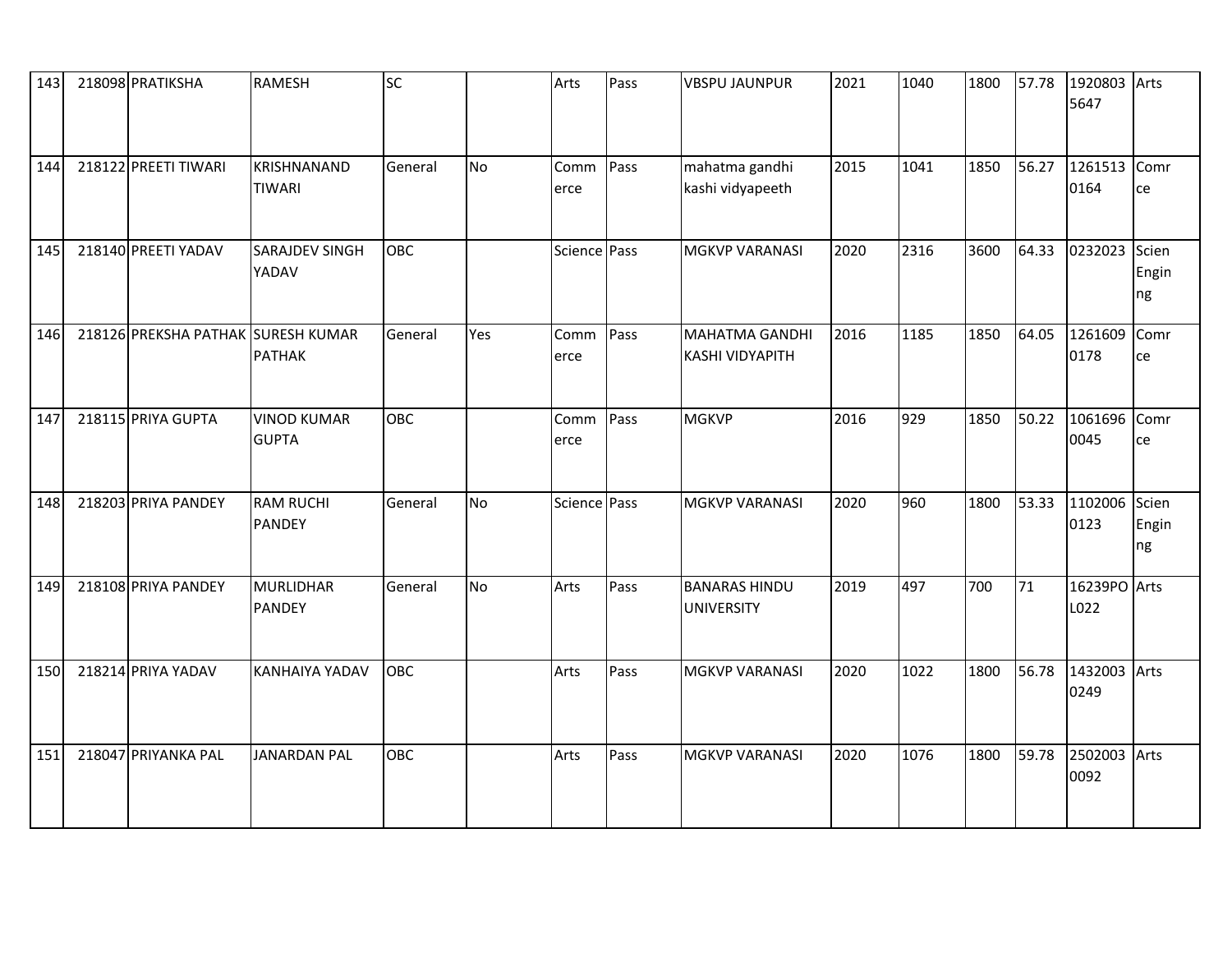| 152 | 218121 PRIYANKA PAL                | <b>CHAUTHI PAL</b>                   | <b>OBC</b> |           | Science Pass |      | mgkvp                                                              | 2019 | 1972 | 3600 | 54.78 | 1201740<br>7010      | Scien<br>Engin<br>ng |
|-----|------------------------------------|--------------------------------------|------------|-----------|--------------|------|--------------------------------------------------------------------|------|------|------|-------|----------------------|----------------------|
| 153 | 218079 PRIYANKA PAL                | <b>MAHENDRA</b><br><b>PRATAP PAL</b> | OBC        |           | Science Pass |      | <b>MAHATMA GANDHI</b><br><b>KASHI VIDYAPITH</b><br><b>VARANASI</b> | 2020 | 2285 | 3600 | 63.47 | 0234064              | Scien<br>Engin<br>ng |
| 154 | 218215 PRIYANKA PATEL              | RAJENDRA PATEL                       | <b>OBC</b> |           | Arts         | Pass | <b>MGKVP VARANASI</b>                                              | 2020 | 1126 | 1800 | 62.56 | 1432003 Arts<br>0254 |                      |
| 155 | 218175 PRIYANKA<br><b>SHUKLA</b>   | SHASHIKANT<br><b>SHUKLA</b>          | General    | Yes       | Arts         | Pass | <b>MGKVP</b>                                                       | 2018 | 796  | 1800 | 44.22 | 8131288 Arts         |                      |
| 156 | 218040 PRIYANKA VERMA MAHENDRA     | KUMAR VERMA                          | General    | <b>No</b> | Science Pass |      | SHRI AGRASEN KANYA 2016<br>P.G. COLLEGE                            |      | 2366 | 3600 | 65.72 | 6235048              | Scien<br>Engin<br>ng |
| 157 | 218183 PUNITA THAKUR               | YOGENDRA NATH<br><b>THAKUR</b>       | General    | Yes       | Comm<br>erce | Pass | <b>MGKVP VARANASI</b>                                              | 2020 | 953  | 1850 | 51.51 | 1862009<br>0172      | Comr<br>ce           |
| 158 | 218075 PURNIMA SINGH               | <b>SARVESH KUMAR</b><br><b>SINGH</b> | General    | <b>No</b> | Science Pass |      | Banaras Hindu<br>University                                        | 2016 | 772  | 1000 | 77.2  | 13182SC Scien<br>057 | Engin<br>ng          |
| 159 | 218172 PUSHPANJALI<br><b>SINGH</b> | <b>BHANU PRATAP</b><br><b>SINGH</b>  | General    | Yes       | Arts         | Pass | <b>VBSPU JAUNPUR</b>                                               | 2010 | 1060 | 1800 | 58.89 | 272416               | Arts                 |
| 160 | 218106 RAJSHREE SINGH              | <b>PRADEEP KUMAR</b><br><b>SINGH</b> | General    | <b>No</b> | Comm<br>erce | Pass | <b>MAHATMA GANDHI</b><br><b>KASHI VIDYAPITH</b><br><b>VARANASI</b> | 2017 | 1128 | 1850 | 60.97 | 1001709<br>0026      | Comr<br>ce           |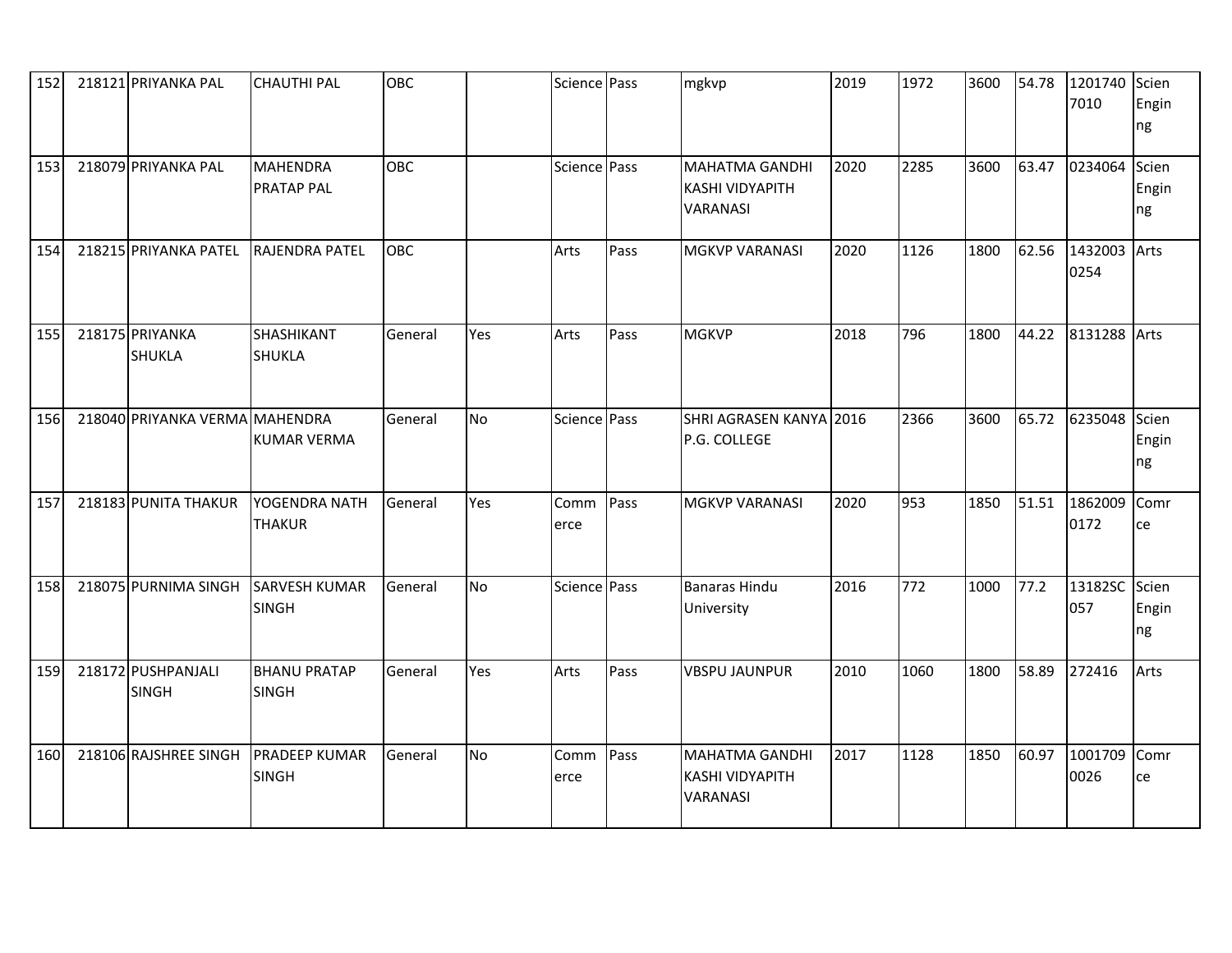| 161 |              | 218085 RAJSHREE<br>VISHWAKARMA   | <b>ROHIT</b><br>VISHWAKARMA                     | OBC       |                | Arts         | Pass | <b>MAHATMA GANDHI</b><br><b>KASHI VIDYAPITH</b>                   | 2021 | 957  | 1800 | 53.17 | 1002103<br>0127      | Arts                 |
|-----|--------------|----------------------------------|-------------------------------------------------|-----------|----------------|--------------|------|-------------------------------------------------------------------|------|------|------|-------|----------------------|----------------------|
| 162 |              | 218166 RASHMI SINGH              | MITHILESH SINGH                                 | General   | Yes            | Comm<br>erce | Pass | <b>MGKVP VARANASI</b>                                             | 2015 | 1019 | 1850 | 55.08 | 1261513<br>0184      | Comr<br>ce           |
| 163 |              | 218034 RASHMI<br>SRIVASTAVA      | <b>SURENDRA</b><br><b>BAHADUR</b><br>SRIVASTAVA | General   | N <sub>o</sub> | Arts         | Pass | <b>VBSP University</b><br>Jaunpur UP                              | 2007 | 1030 | 1800 | 57.22 | 869383               | Arts                 |
| 164 |              | 218043 RENOO GUPTA               | <b>KRISHNANAD</b>                               | General   | <b>No</b>      | Science Pass |      | V. B. S. PURVANCHAL<br>UNIVERSITY JAUNPUR<br><b>UTTAR PRADESH</b> | 2011 | 1171 | 1800 | 65.06 | 907802               | Scien<br>Engin<br>ng |
| 165 |              | 218201 RENUKA<br><b>BHARDWAJ</b> | <b>RAMESH</b><br><b>BHARDWAJ</b>                | OBC       |                | Arts         | Pass | <b>BANARAS HINDU</b><br><b>UNIVERSITY</b>                         | 2017 | 613  | 1000 | 61.3  | 14131VC Arts<br>118  |                      |
| 166 | 218118 RINKI | KANNAUJIYA                       | LALU KANNAUJIYA                                 | <b>SC</b> |                | Arts         | Pass | <b>MAHATMA GANDHI</b><br><b>KASHI VIDYAPITH</b>                   | 2017 | 986  | 1800 | 54.78 | 1261703 Arts<br>0104 |                      |
| 167 |              | 218211 RITU TIWARI               | <b>UMESH TIWARI</b>                             | General   | N <sub>o</sub> | Science Pass |      | Mahatma Gandhi<br>Kashi Vidyapith                                 | 2020 | 1054 | 1800 | 58.56 | 1432006<br>0204      | Scien<br>Engin<br>ng |
| 168 |              | 218060 RIYA KUMARI               | RAVINDRA KUMAR<br><b>SINGH</b>                  | General   | <b>No</b>      | Comm<br>erce | Pass | <b>MGKVP VARANASI</b>                                             | 2021 | 1052 | 1850 | 56.86 | 1002109<br>0033      | Comr<br>ce           |
| 169 |              | 218212 SAKSHI TRIPATHI           | <b>SANJAY KUMAR</b><br><b>TRIPATHI</b>          | General   | No             | Science Pass |      | M G K V P VARANASI                                                | 2021 | 1015 | 1800 | 56.39 | 1062106<br>0137      | Scien<br>Engin<br>ng |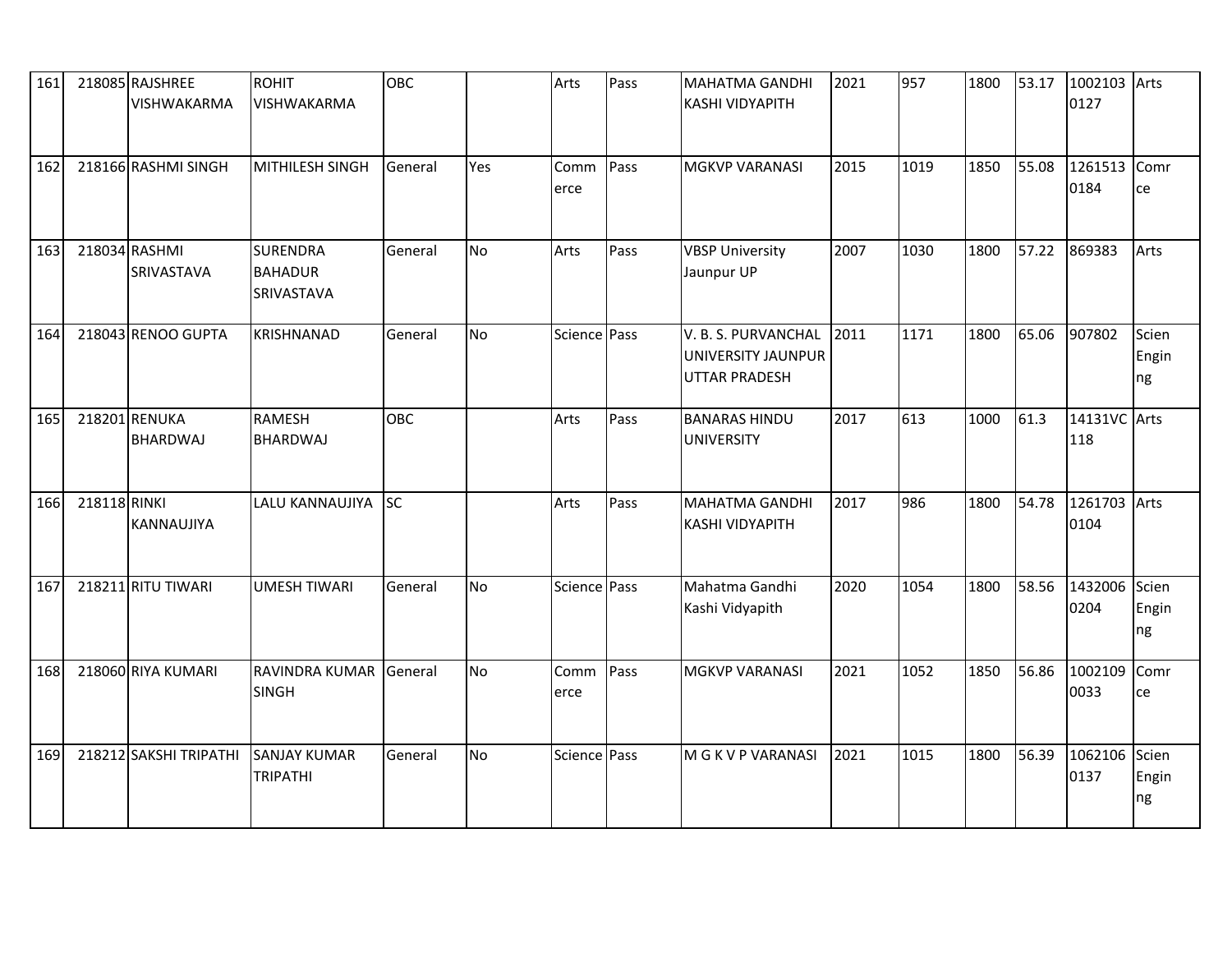| 170 | 218087 SALTANAT<br><b>NASEEM</b>    | <b>MOHD NASEEM</b>                     | <b>OBC</b> |           | Arts         | Pass | <b>BHU VARANASI</b>                                         | 2019 | 749  | 1000 | 74.9  | 16243HIS Arts<br>035 |                      |
|-----|-------------------------------------|----------------------------------------|------------|-----------|--------------|------|-------------------------------------------------------------|------|------|------|-------|----------------------|----------------------|
| 171 | 218141 SAMRIDDHI<br><b>JAISWAL</b>  | RAJEEV JAISWAL                         | OBC        |           | Arts         | Pass | <b>MAHATMA GANDHI</b><br><b>KASHI VIDYAPITH</b>             | 2021 | 1111 | 1800 | 61.72 | 1982103<br>0023      | Arts                 |
| 172 | 218188 SANJANA GUPTA   VIJAY KUMAR  |                                        | <b>OBC</b> |           | Comm<br>erce | Pass | <b>MGKVP</b>                                                | 2020 | 2039 | 3600 | 56.64 | 0331176              | Comr<br>ce           |
| 173 | 218124 SAPANA PAL                   | <b>RAMBILAS PAL</b>                    | OBC        |           | Arts         | Pass | <b>BHU VARANASI</b>                                         | 2021 | 3383 | 4400 | 76.89 | 18242AH Arts<br>C044 |                      |
| 174 | 218205 SAVITA TRIPATHI              | <b>SUSHIL KUMAR</b><br><b>TRIPATHI</b> | General    | <b>No</b> | Science Pass |      | <b>MAHATMA GANDHI</b><br>KASHI VIDHYAPITH<br>VARANASI       | 2017 | 1256 | 1800 | 69.78 | 5041607<br>0088      | Scien<br>Engin<br>ng |
| 175 | 218078 SHAKSHI<br><b>TRIPATHI</b>   | <b>ARUN TRIPATHI</b>                   | General    | No        | Comm<br>erce | Pass | M G K V P VARANASI                                          | 2021 | 1069 | 1850 | 57.78 | 5122109<br>0037      | Comr<br>ce           |
| 176 | 218136 SHALINI SINGH                | <b>SHIVAJI SINGH</b>                   | General    | No        | Arts         | Pass | <b>Banaras Hindu</b><br>University                          | 2021 | 531  | 700  | 75.86 | 18235PO Arts<br>L085 |                      |
| 177 | 218058 SHALINI TIWARI               | <b>BINOD KUMAR</b><br><b>TIWARI</b>    | General    | No        | Science Pass |      | <b>MAHATMA GANDHI</b><br><b>KASHI VIDYAPITH</b><br>VARANASI | 2018 | 1110 | 1800 | 61.67 | 183549               | Scien<br>Engin<br>ng |
| 178 | 218112 SHASHI BALA<br><b>MAURYA</b> | <b>RAM KISHUN</b><br><b>MAURYA</b>     | OBC        |           | Arts         | Pass | banaras hindu<br>university                                 | 2019 | 512  | 700  | 73.14 | 16227pol Arts<br>022 |                      |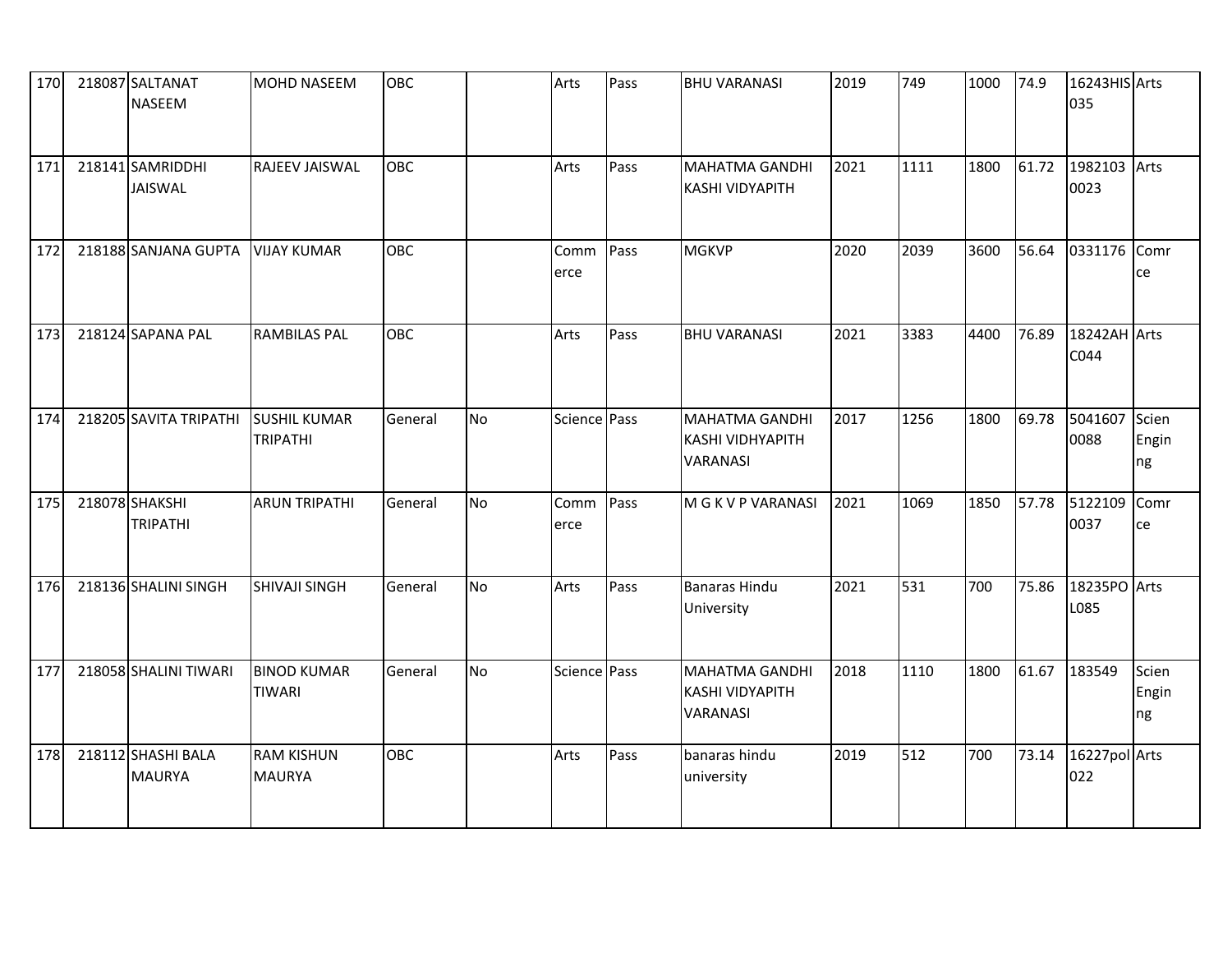| 179 | 218152 SHIKHA<br><b>BHARDWAJ</b>  | <b>INDRAJEET</b>                        | OBC     |           | Comm<br>erce | Pass | <b>MAHATMA GANDHI</b><br><b>KASHI VIDYAPITH</b>  | 2019 | 2135 | 3600 | 59.31 | 9330692 Comr          | ce                   |
|-----|-----------------------------------|-----------------------------------------|---------|-----------|--------------|------|--------------------------------------------------|------|------|------|-------|-----------------------|----------------------|
| 180 | 218022 SHIMPI SINGH               | <b>RK SINGH</b>                         | General | No        | Science Pass |      | University Of<br>Allahabad                       | 2019 | 956  | 1350 | 70.81 | 507124                | Scien<br>Engin<br>ng |
| 181 | 218181 SHIVANGEE<br><b>SINGH</b>  | <b>DILEEP SINGH</b>                     | General | Yes       | Arts         | Pass | <b>MGKVP VARANASI</b>                            | 2017 | 913  | 1800 | 50.72 | 1261703 Arts<br>0222  |                      |
| 182 | 218197 SHIVANGI<br><b>PANDEY</b>  | PRAMOD KUMAR<br><b>PANDEY</b>           | General | <b>No</b> | Science Pass |      | <b>MGKVP VARANASI</b>                            | 2019 | 1204 | 1800 | 66.89 | 1201906 Scien<br>0081 | Engin<br>ng          |
| 183 | 218194 SHIVANGI<br><b>PANDEY</b>  | <b>VINOD KUMAR</b><br><b>PANDEY</b>     | General |           | Arts         | Pass | UNIVERSITY OF DELHI                              | 2020 | 621  | 1200 | 51.75 | 7610789 Arts          |                      |
| 184 | 218065 SHIVANGI RAI               | DEVENDRA KUMAR General<br>RAI           |         | No        | Comm<br>erce | Pass | <b>MAHATMA GANDHI</b><br><b>KASHI VIDYAPEETH</b> | 2019 | 1040 | 1850 | 56.22 | 1261909 Comr<br>0236  | ce                   |
| 185 | 218219 Shivani Singh              | Sitra Ram singh                         | General | yes       | Science Pass |      | Kalinga Univeristy                               | 2021 | 2351 | 3550 | 66.25 | 2.1E+07 Scien         | Engin<br>ng          |
| 186 | 218193 SHRADDHA<br><b>SINGH</b>   | SURENDRA PRATAP General<br><b>SINGH</b> |         | <b>No</b> | Arts         | Pass | <b>MGKVP Varanasi</b>                            | 2021 | 1065 | 1800 | 59.17 | 1282103 Arts<br>0248  |                      |
| 187 | 218061 SHREYA MAURYA SURAJ MAURYA |                                         | OBC     |           | Science Pass |      | <b>MGKVP Varanasi</b>                            | 2020 | 1237 | 1800 | 68.72 | 1262006 Scien<br>0103 | Engin<br>ng          |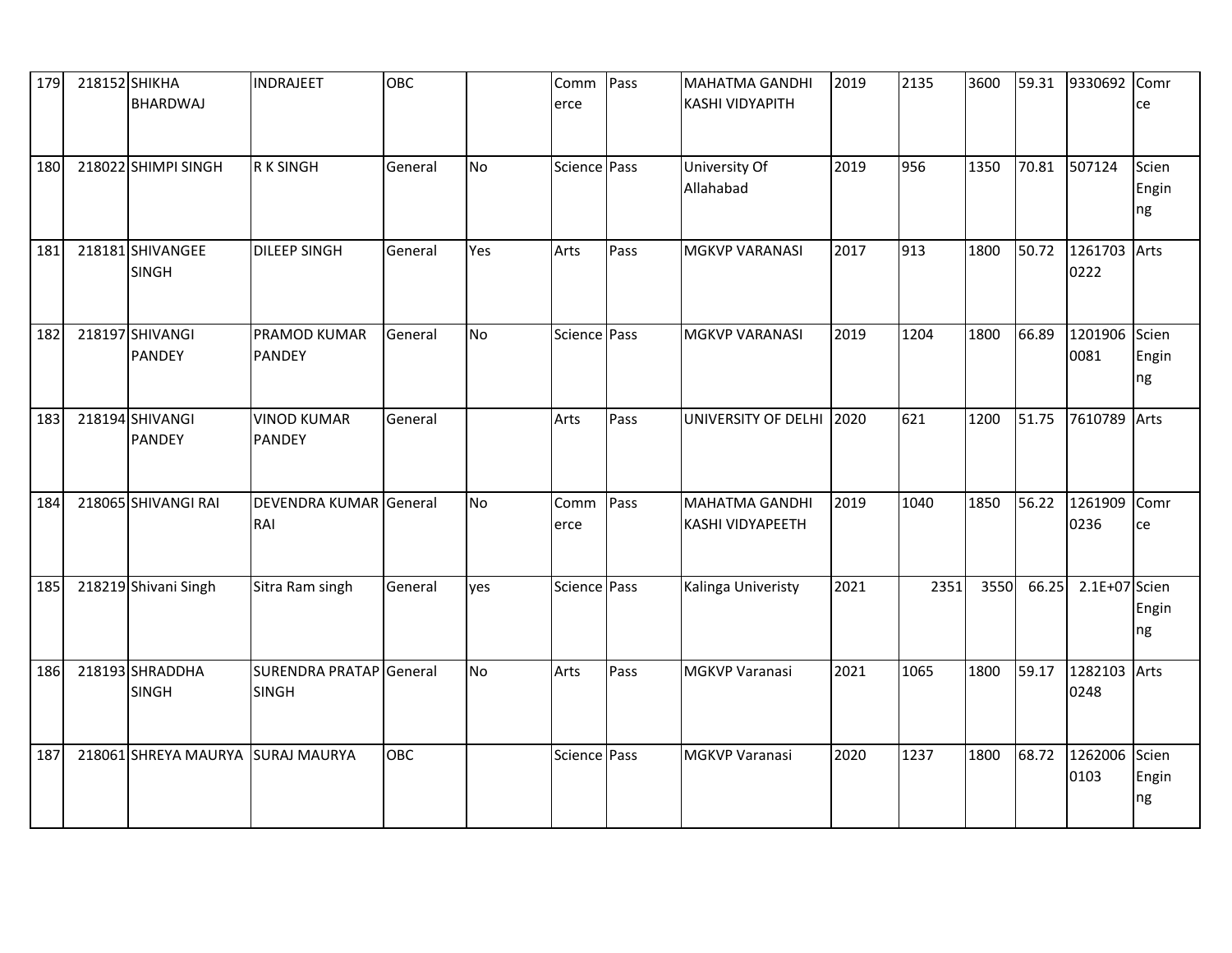| 188 | 218189 SHREYA PATHAK              | <b>CHANDRIKA</b><br>PRASAD PATHAK | General    | No        | Arts         | Pass | <b>BANARAS HINDU</b><br><b>UNIVERSITY</b>                            | 2016 | 3316 | 4600 | 72.09 | 13132VK Arts<br>036   |                      |
|-----|-----------------------------------|-----------------------------------|------------|-----------|--------------|------|----------------------------------------------------------------------|------|------|------|-------|-----------------------|----------------------|
| 189 | 218199 SHREYA RAI                 | <b>NAND KUMAR RAI</b>             | General    | Yes       | Science Pass |      | M.G.K.V.P.                                                           | 2021 | 1170 | 1800 | 65    | 1262106<br>0128       | Scien<br>Engin<br>ng |
| 190 | 218209 SHWETA<br><b>MAURYA</b>    | <b>SHIVNATH</b><br><b>MAURYA</b>  | <b>OBC</b> |           | Science Pass |      | <b>RAMLALIT SINGH</b><br>MAHAVIDYALAYA                               | 2021 | 1119 | 1800 | 62.17 | 4262106 Other<br>0124 |                      |
| 191 | 218156 SHWETA<br>PRAJAPATI        | KAILASHNATH<br>PRAJAPATI          | OBC        |           | Arts         | Pass | <b>Banaras Hindu</b><br>University                                   | 2021 | 3489 | 4600 | 75.85 | 1142810 Arts<br>007   |                      |
| 192 | 218015 SHWETA SINGH               | <b>BALWANT SINGH</b>              | General    | <b>No</b> | Science Pass |      | <b>MGKVP VARANASI</b>                                                | 2021 | 1102 | 1800 | 61.22 | 213791                | Scien<br>Engin<br>ng |
| 193 | 218068 SHWETA SINGH               | <b>DINESH SINGH</b>               | General    | Yes       | Arts         | Pass | <b>BANARAS HINDU</b><br><b>UNIVERSITY</b>                            | 2019 | 674  | 1000 | 67.4  | 16235HIS Arts<br>060  |                      |
| 194 | 218145 SHWETA SINGH               | <b>NRIPENDRA SINGH</b>            | General    | <b>No</b> | Science Pass |      | <b>MGKVP VARANASI</b>                                                | 2021 | 802  | 1200 | 66.83 | 0410030 Scien         | Engin<br>ng          |
| 195 | 218216 SHWETARASHA<br>YADAV       | <b>PRADEEP KUMAR</b><br>YADAV     | <b>OBC</b> |           | Science Pass |      | <b>RAM MANOHAR</b><br>LOHIA AVADH<br><b>UNIVERSITY</b>               | 2017 | 1156 | 1800 | 64.22 | 1546656<br>18         | Scien<br>Engin<br>ng |
| 196 | 218089 SIMA KUSHWAHA JATA SHANKAR | <b>SINGH</b>                      | OBC        |           | Science Pass |      | <b>MAHATMA GANDHI</b><br><b>KASHI VIDYAPITH</b><br><b>UNIVERSITY</b> | 2015 | 1012 | 1800 | 56.22 | 1061506 Scien<br>0079 | Engin<br>ng          |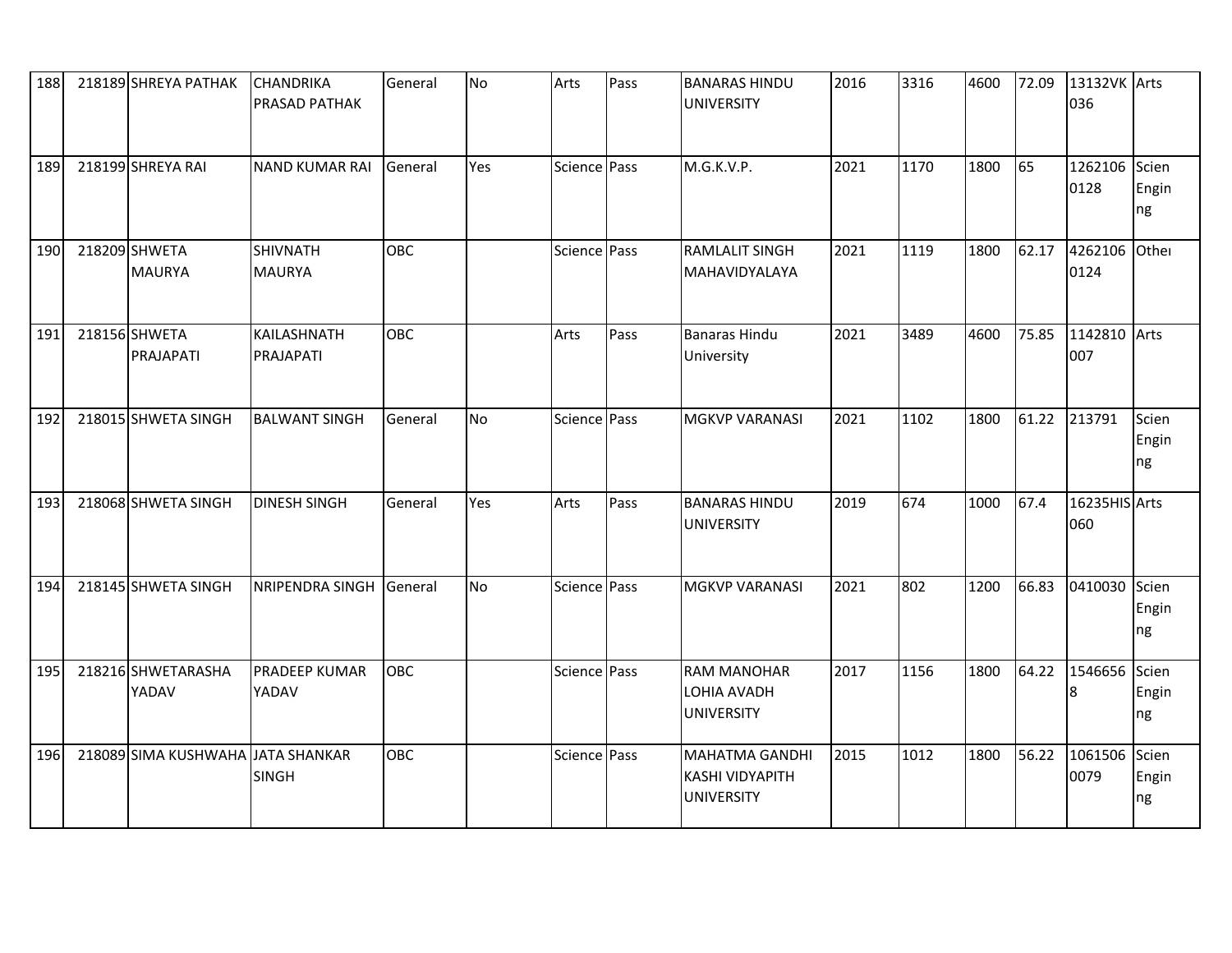| 197 | 218092 SIMRAN SINGH                 | <b>RAJESH SINGH</b>                   | General | No        | Arts         | Pass | <b>MGKVP VARANASI</b>                     | 2020 | 1116 | 1800 | 62    | 1982003<br>0030      | Arts       |
|-----|-------------------------------------|---------------------------------------|---------|-----------|--------------|------|-------------------------------------------|------|------|------|-------|----------------------|------------|
| 198 | 218191 SONALI                       | <b>DINESH SINGH</b>                   | General | Yes       | Arts         | Pass | <b>MGKVP VARANASI</b>                     | 2021 | 1003 | 1800 | 55.72 | 3012103 Arts<br>5011 |            |
| 199 | 218180 SONAM SINGH                  | <b>VINOD SINGH</b>                    | General | Yes       | Arts         | Pass | <b>BANARAS HINDU</b><br><b>UNIVERSITY</b> | 2019 | 461  | 700  | 65.86 | 16242PH Arts<br>L020 |            |
| 200 | 218134 SONAM SINGH                  | <b>SUSHIL SINGH</b><br><b>CHANDEL</b> | General | <b>No</b> | Arts         | Pass | MGKVP VARANASI                            | 2019 | 912  | 1800 | 50.67 | 5051906 Arts<br>0009 |            |
| 201 | 218084 SONAM YADAV                  | SHAMBHU NATH<br>YADAV                 | OBC     |           | Arts         | Pass | <b>BHU VARANASI</b>                       | 2018 | 644  | 1000 | 64.4  | 15243PS<br>Y041      | Arts       |
| 202 | 218038 SONY MAURYA                  | <b>GANESH PRASAD</b><br><b>MAURYA</b> | OBC     |           | Arts         | Pass | <b>MGKVP VARANASI</b>                     | 2020 | 917  | 1800 | 50.94 | 4632003 Arts<br>0079 |            |
| 203 | 218007 SOUMYA SINGH                 | PUSHPENDRA<br>SINGH                   | General | No        | Comm<br>erce | Pass | Mahatma Gandhi<br>Kashi Vidyapith         | 2018 | 1080 | 1850 | 58.38 | 1001809<br>0042      | Comr<br>ce |
| 204 | 218105 SRISHTI<br><b>SRIVASTAVA</b> | <b>ASHWANI</b><br>SRIVASTAVA          | General | No        | Arts         | Pass | <b>BANARAS HINDU</b><br><b>UNIVERSITY</b> | 2021 | 704  | 1000 | 70.4  | 18234HO Arts<br>M039 |            |
| 205 | 218013 SUDHA RAI                    | <b>HRISHIKESH RAI</b>                 | General | No        | Arts         | Pass | <b>BHU VARANASI</b>                       | 2019 | 800  | 1000 | 80    | 16234HI<br>N078      | Arts       |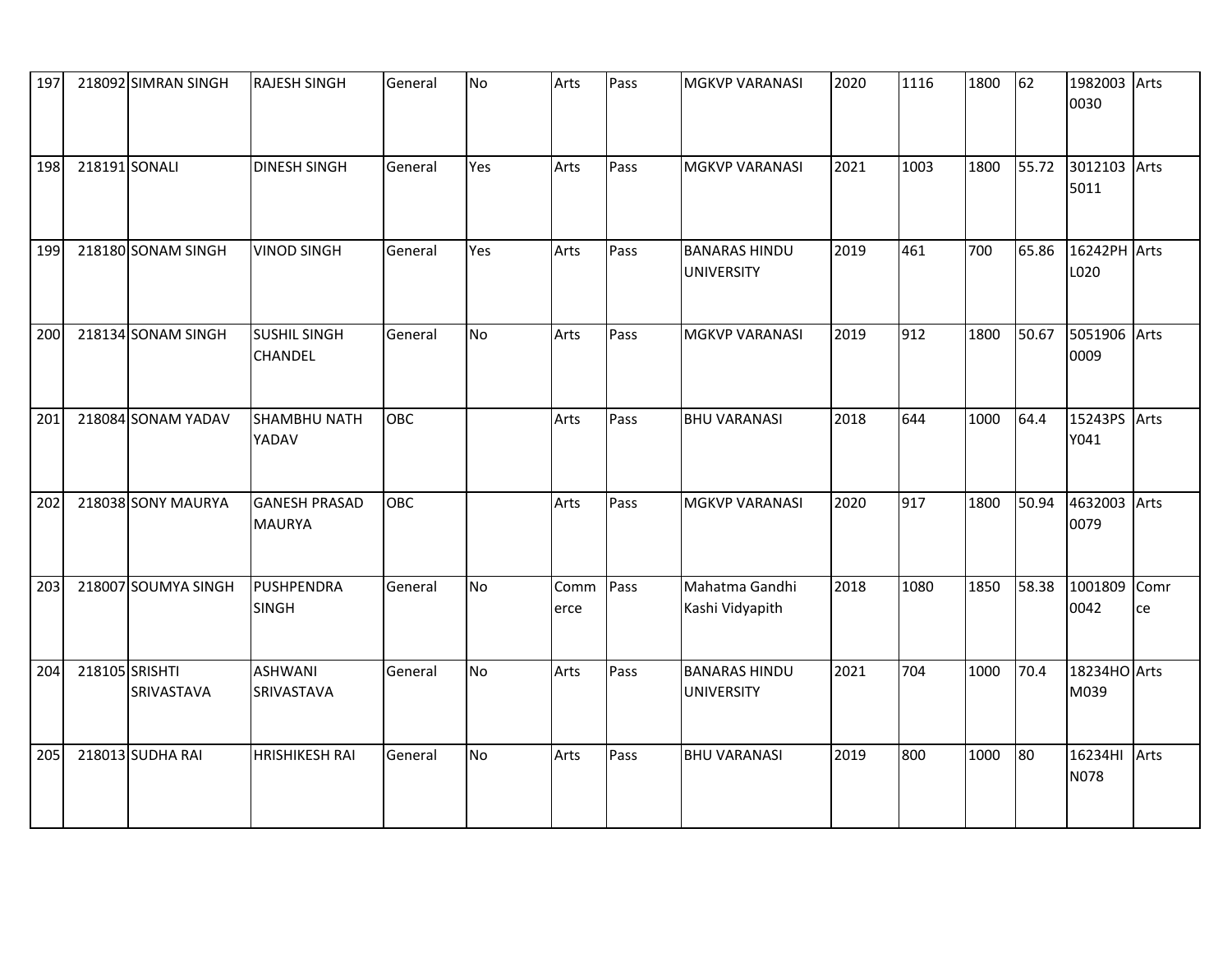| 206 |              | 218073 SUPRIYA LATA                  | <b>SHYAM CHAND</b>                           | <b>SC</b> |           | Science Pass |      | University of Delhi                                  | 2019 | 434  | 600  | 72.33 | 1604756<br>3072       | Scien<br>Engin<br>ng |
|-----|--------------|--------------------------------------|----------------------------------------------|-----------|-----------|--------------|------|------------------------------------------------------|------|------|------|-------|-----------------------|----------------------|
| 207 |              | 218200 SURABHI SINGH                 | <b>MANJIT SINGH</b>                          | OBC       |           | Comm<br>erce | Pass | <b>DHIRENDRA MAHILA</b><br>MAHAVIDYALAYA<br>VARANASI | 2021 | 1093 | 1850 | 59.08 | 1262109<br>0248       | Comr<br>ce           |
| 208 |              | 218160 SURABHI YADAV                 | <b>OM PRAKASH</b><br>YADAV                   | OBC       |           | Arts         | Pass | <b>BANARAS HINDU</b><br><b>UNIVERSITY</b>            | 2021 | 649  | 1000 | 64.9  | 18227PO Arts<br>L035  |                      |
| 209 |              | 218207 SVATEE PATEL                  | <b>RAMBALI PATEL</b>                         | OBC       |           | Science Pass |      | Shri agrasen kanya PG 2018<br>collage varanasi       |      | 1801 | 3600 | 50.03 | 8234163 Scien         | Engin<br>ng          |
| 210 |              | 218094 SWATI YADAV                   | <b>RAMESHWAR</b><br>YADAV                    | OBC       |           | Science Pass |      | <b>MGKVP</b>                                         | 2021 | 958  | 1800 | 53.22 | 213581                | Scien<br>Engin<br>ng |
| 211 | 218024 SWETA |                                      | <b>U S YADAV</b>                             | OBC       |           | Comm<br>erce | Pass | <b>MGKVP</b>                                         | 2021 | 1097 | 1850 | 59.3  | 1262109<br>0257       | Comr<br>ce           |
| 212 |              | 218005 TAMANNA<br>LALWANI            | <b>MANOJ KUMAR</b><br>LALWANI                | General   | <b>No</b> | Science Pass |      | Mahatma Gandhi<br>Kashi Vidyapith                    | 2018 | 1075 | 1800 | 59.72 | 1001806 Scien<br>0069 | Engin<br>ng          |
| 213 |              | 218031 TRIPTI JHA                    | <b>CHANDRA</b><br>PRAKASH JHA                | General   | <b>No</b> | Comm<br>erce | Pass | <b>MGKVP</b>                                         | 2014 | 1145 | 1850 | 61.89 | 1201310<br>0639       | Comr<br>ce           |
| 214 | 218127       | <b>UJALA DINESH</b><br><b>MAURYA</b> | <b>DINESH SHARDHA</b><br><b>SINGH MAURYA</b> | General   |           | Comm<br>erce | Pass | Mumbai university                                    | 2019 | 355  | 600  | 59.17 | 1026530               | Comr<br>ce           |